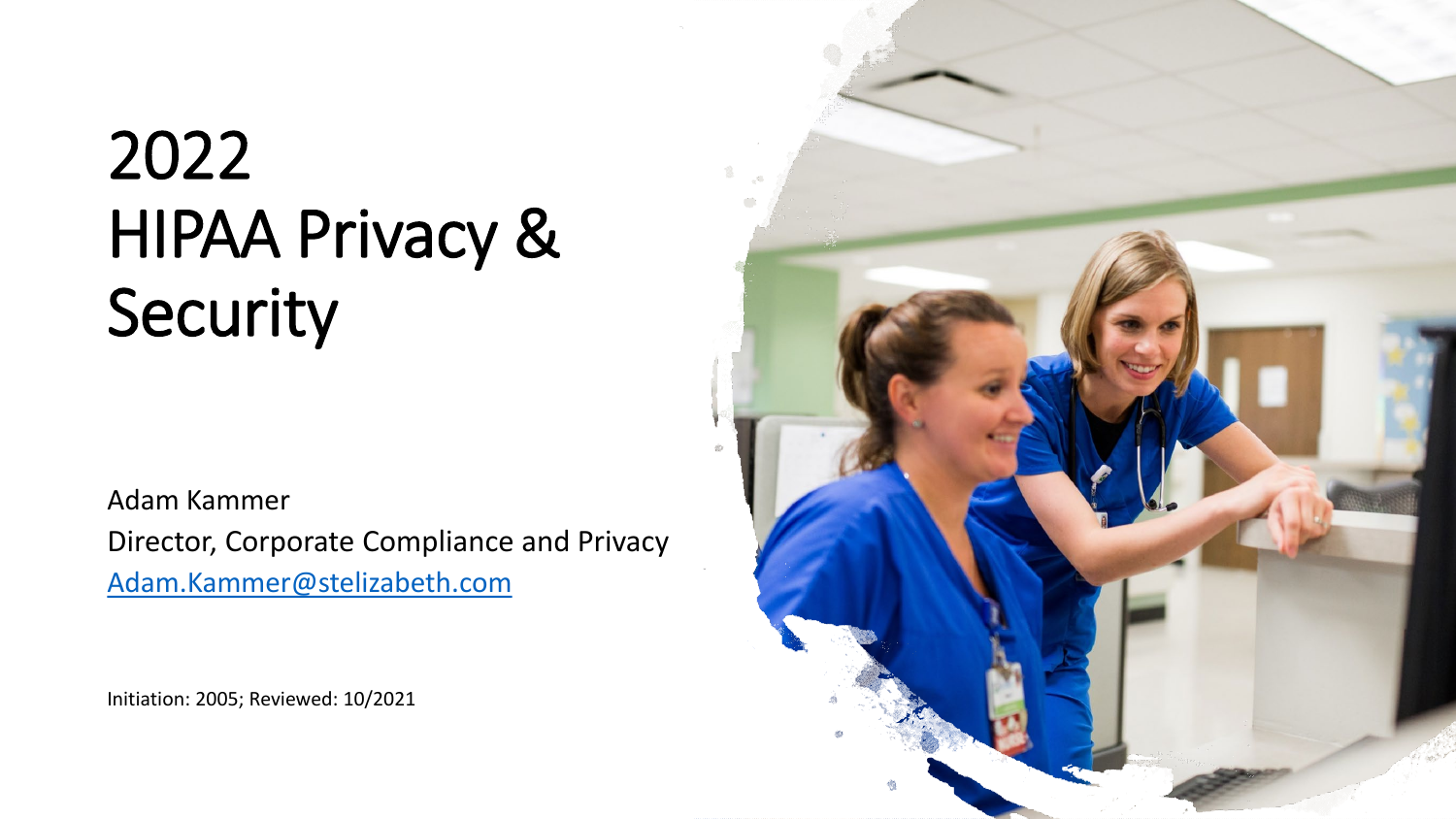# Purpose/Objectives

#### **Purpose**

To understand the importance of protecting patient and corporate information.

#### **Objectives**

After completing this learning module, the participant will be able to:

- Discuss St. Elizabeth Healthcare's policies.
- Describe how all associates and providers are required to protect patient and corporate information.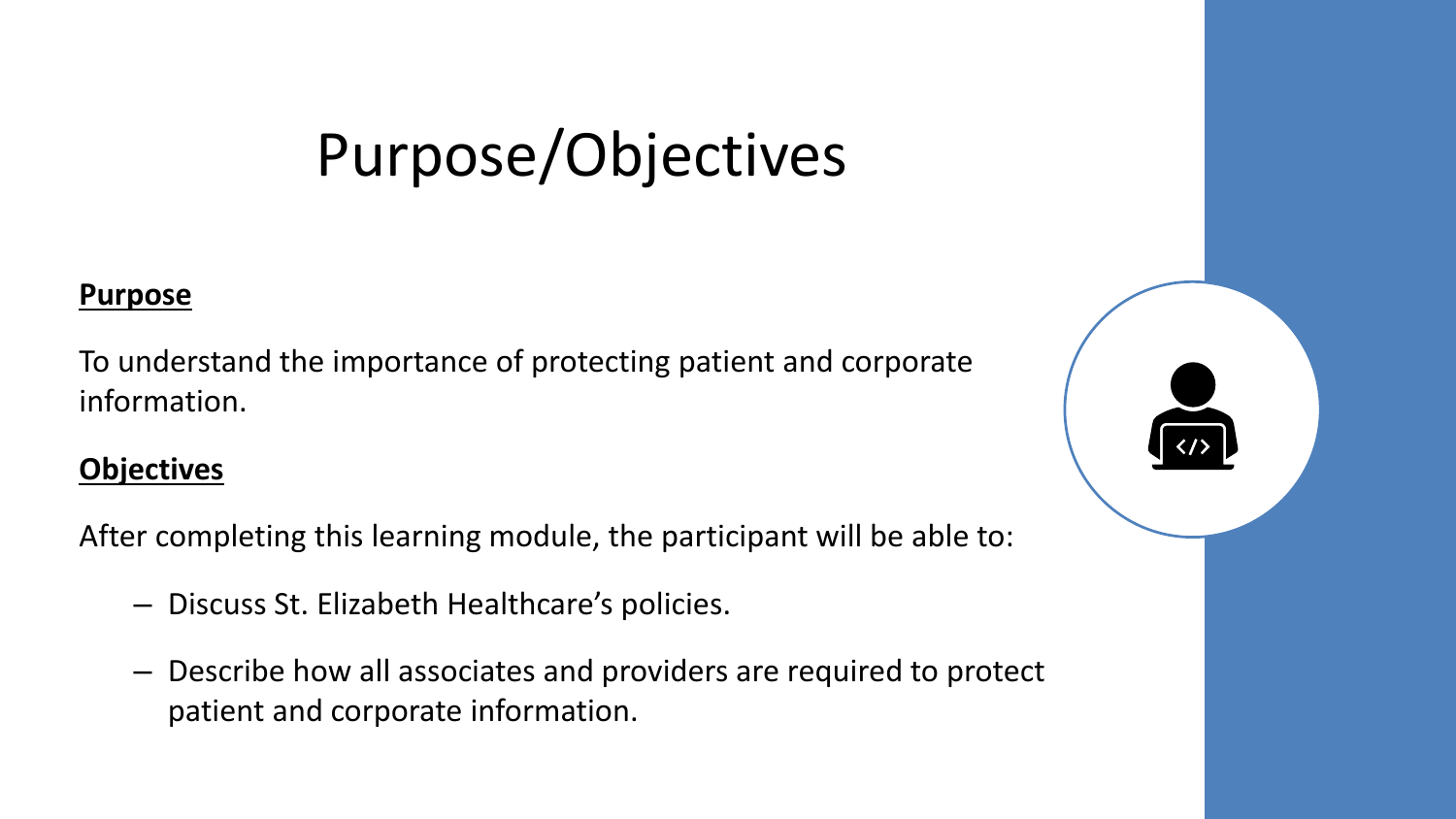## **Purpose of HIPAA**



- Its purpose is to establish nationwide protection of patient confidentiality, security of electronic systems, standards and requirements for electronic transmission of health information.
- Two parts of HIPAA are: (1) Privacy; and (2) Security.
- Healthcare providers are required to train their associates on these regulations.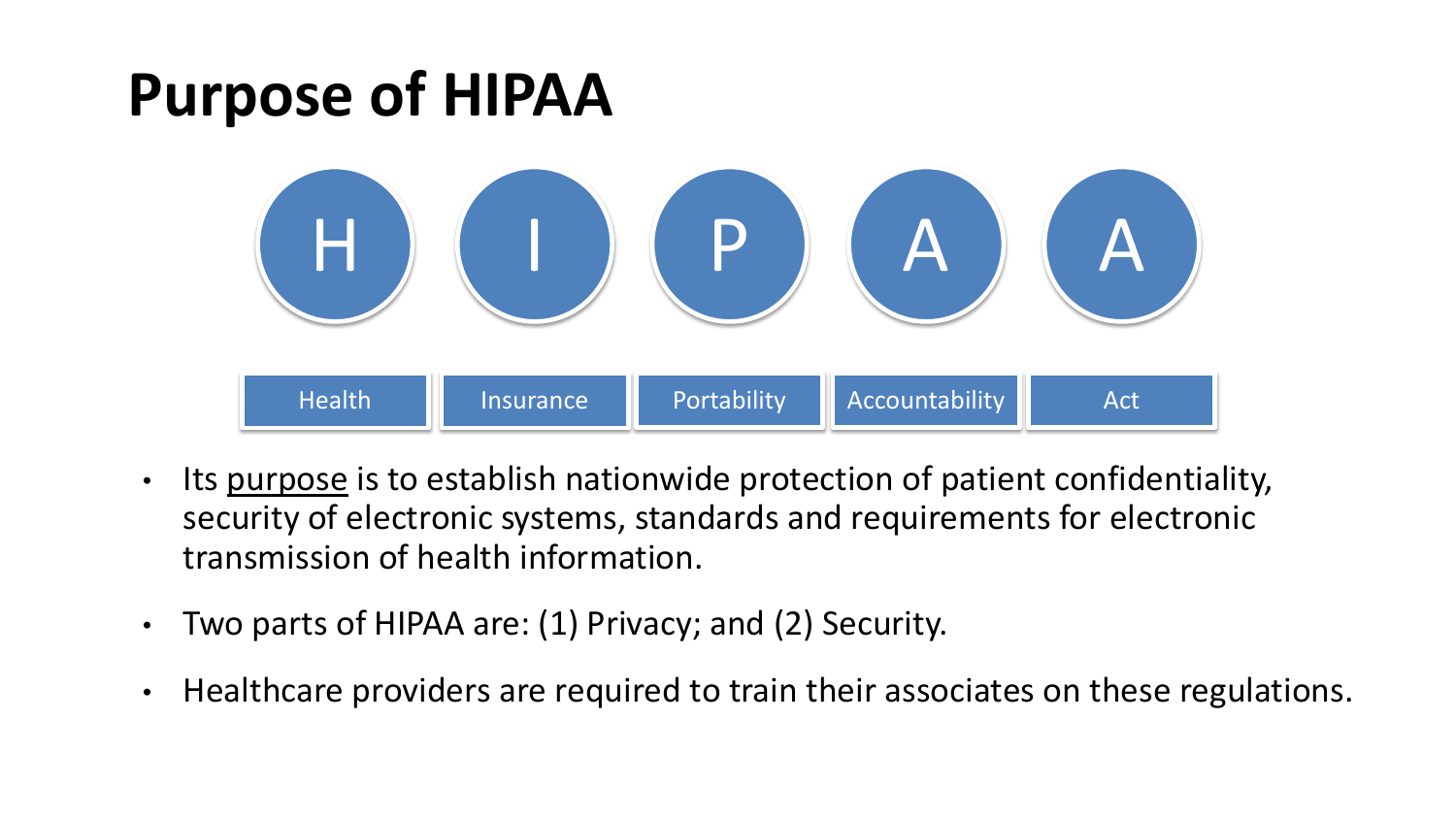### **HIPAA Security and Privacy Officers**





Alex Rodriguez *Chief Information Officer/IT Security* Chancellor Data Center (859) 301-6198

Lisa Frey *Senior Vice President Legal Services/General Counsel*  Edgewood Campus (859) 301-5580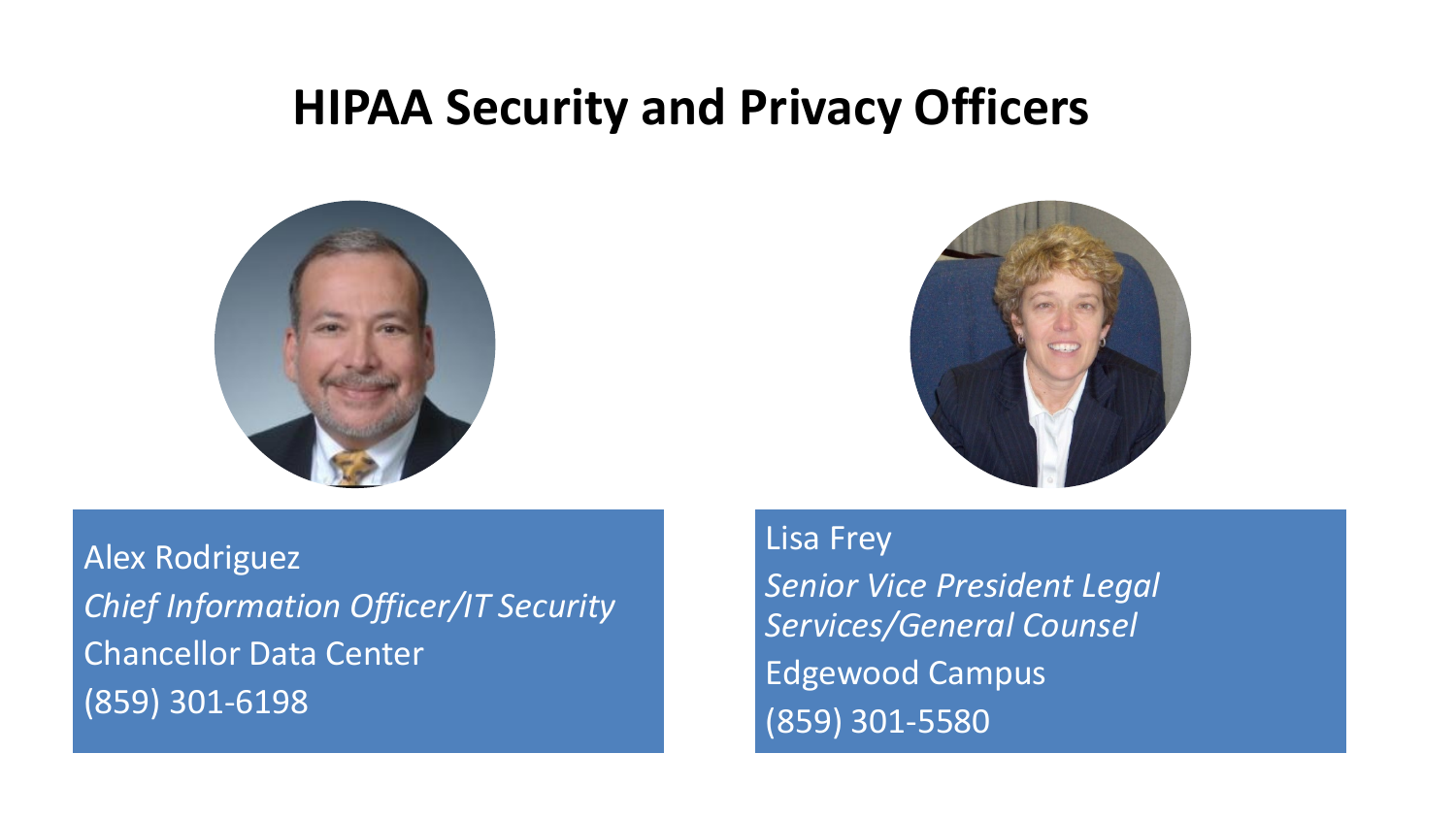## **What is Protected Health Information (PHI)?**

Protected Health Information (PHI) is any health information that may reasonably identify a patient, such as:

- Name
- Address
- Date of birth
- Telephone Number
- Fax Number
- E-mail address
- Social Security Number
- Medical Record Number
- Health Plan Beneficiary Number
- Genetic Information
- Finger or voice prints
- Facial Photographs
- Any other unique identifying number, characteristic, or code
- Age greater than 89
- Diagnosis
- Account Number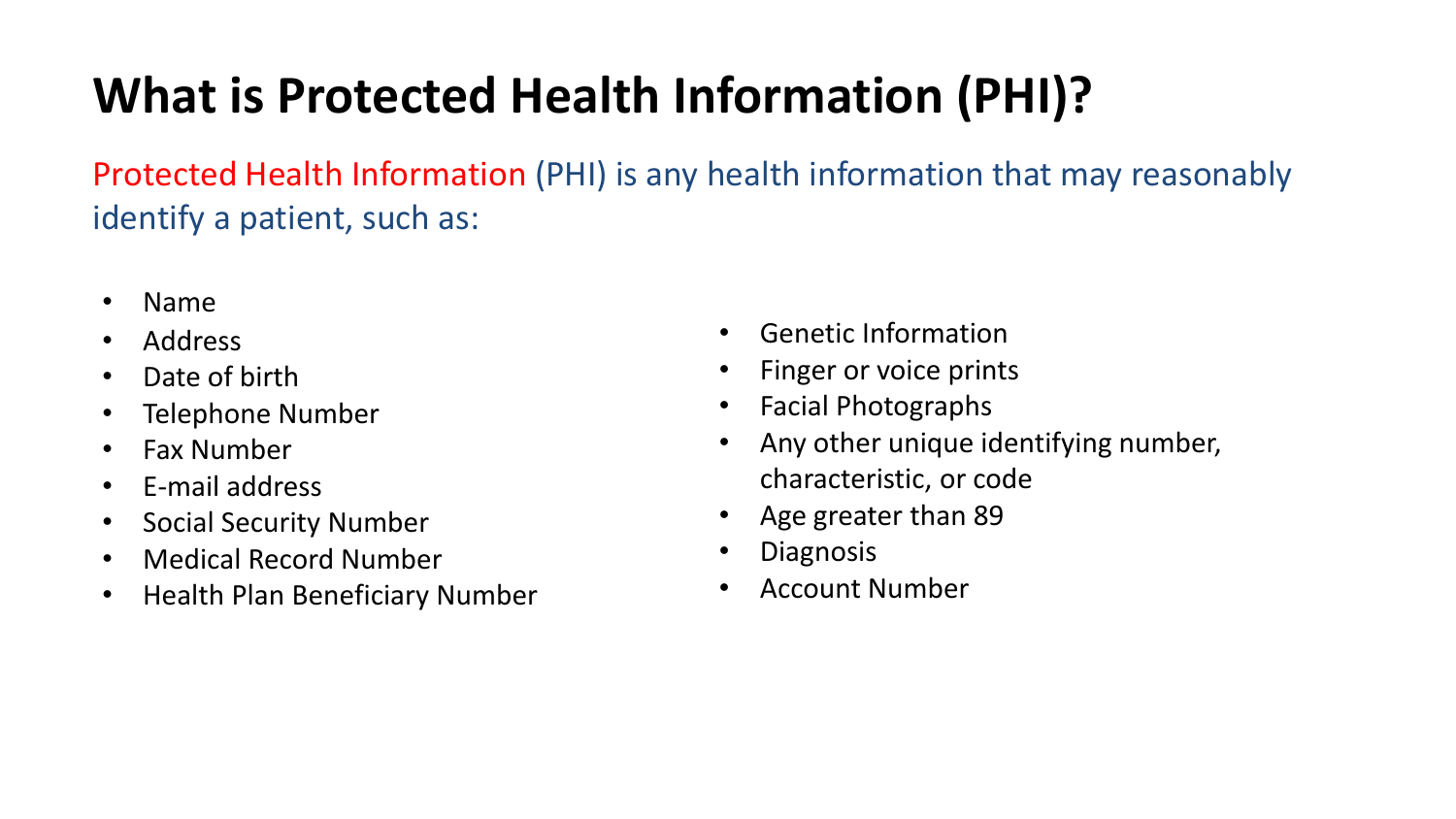# **Protected Health Information**

**continued**

We must protect our patients' PHI in **all** forms; including, but not limited to:

- Verbal discussions (e.g., in person, on the phone).
- **Written** on paper (e.g., medical chart, progress note, prescription, x-ray order, referral form, invoices, explanations of benefits, scratch paper).
- In all of our **computer applications/systems** (e.g., Epic, Lab, X-ray).
- In all of our **computer hardware/equipment**
- (e.g., PCs, laptops, PDAs, fax machines/servers, thumb drives, cell phones).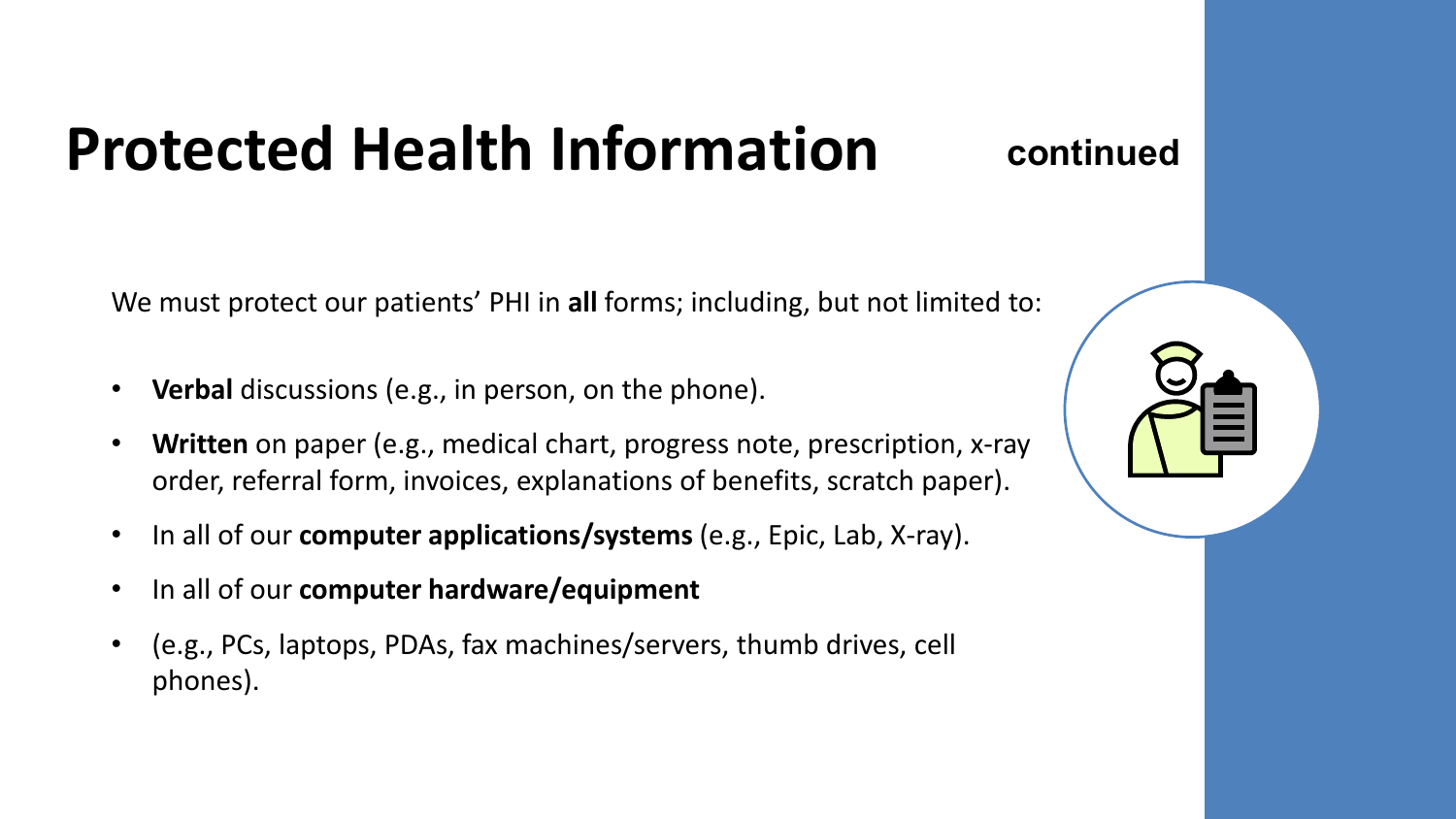## **The HIPAA Privacy Rule covers (among other things):**

### I. Patient's Rights

- 1. Notice of Privacy Practices
- 2. Obtain access to their PHI
- 3. Request Additional privacy protection and confidential communication
- 4. Request an amendment to their PHI
- 5. Receive an accounting of the uses and disclosures of their PHI
- 6. Filing a complaint / Breach notification
- II. Uses and Disclosures of PHI
- III. Minimum Necessary
- IV. Reasonable Safeguards
- V. Policies, Procedures and Documentation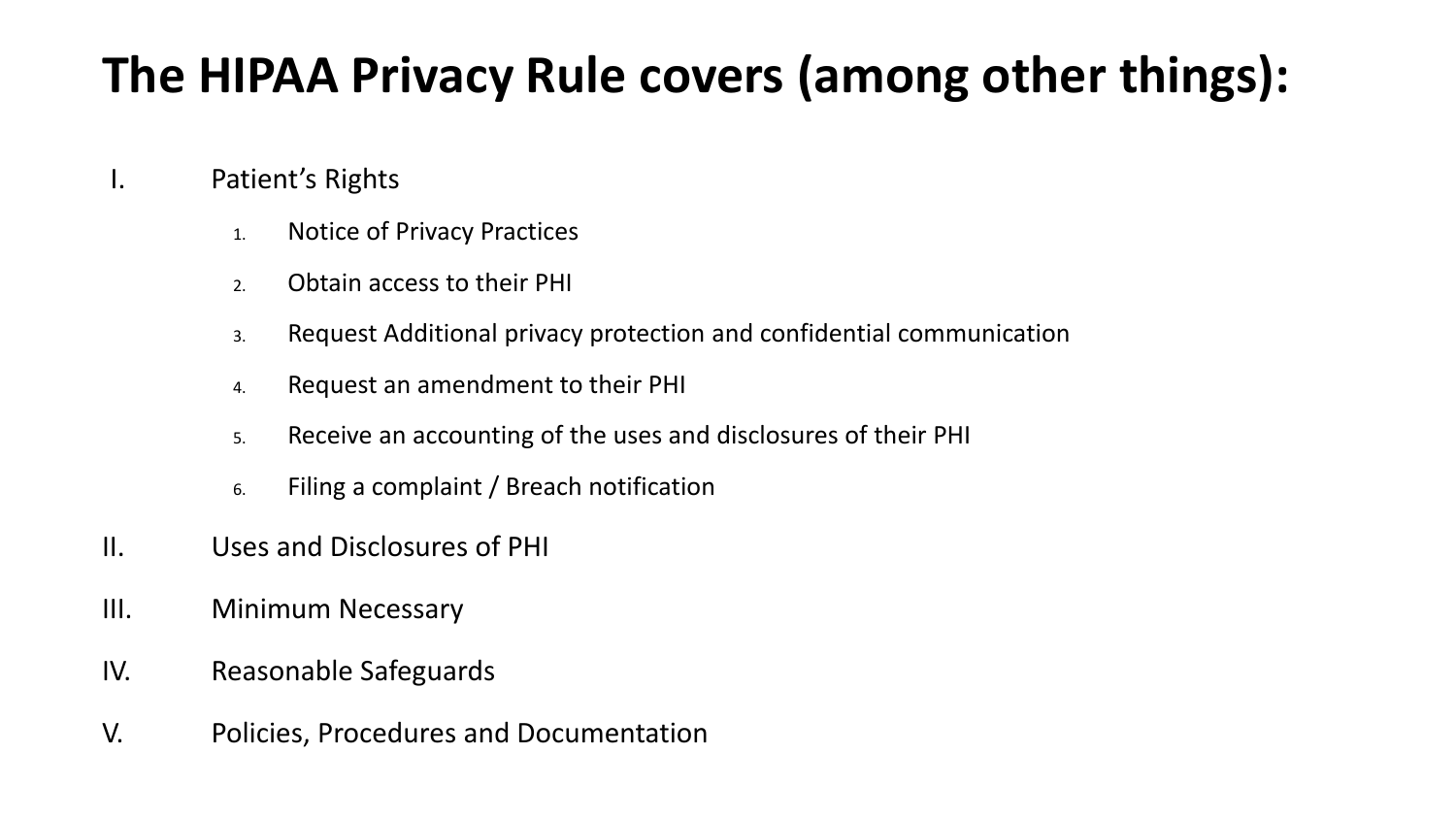### **I. Patient Rights**

HIPAA requires St. Elizabeth Healthcare to provide our patients access to our Notice of Privacy Practices.

This Notice:

- Tells patients what St. Elizabeth Healthcare is doing to protect their PHI.
- Tells patients we will use their PHI for payment, treatment, and healthcare operations.
- Informs patients about their privacy rights.
- Explains to patients how they can exercise their privacy rights.
- Provides the title and phone number of a contact person if the patient wants more information or wishes to file a complaint.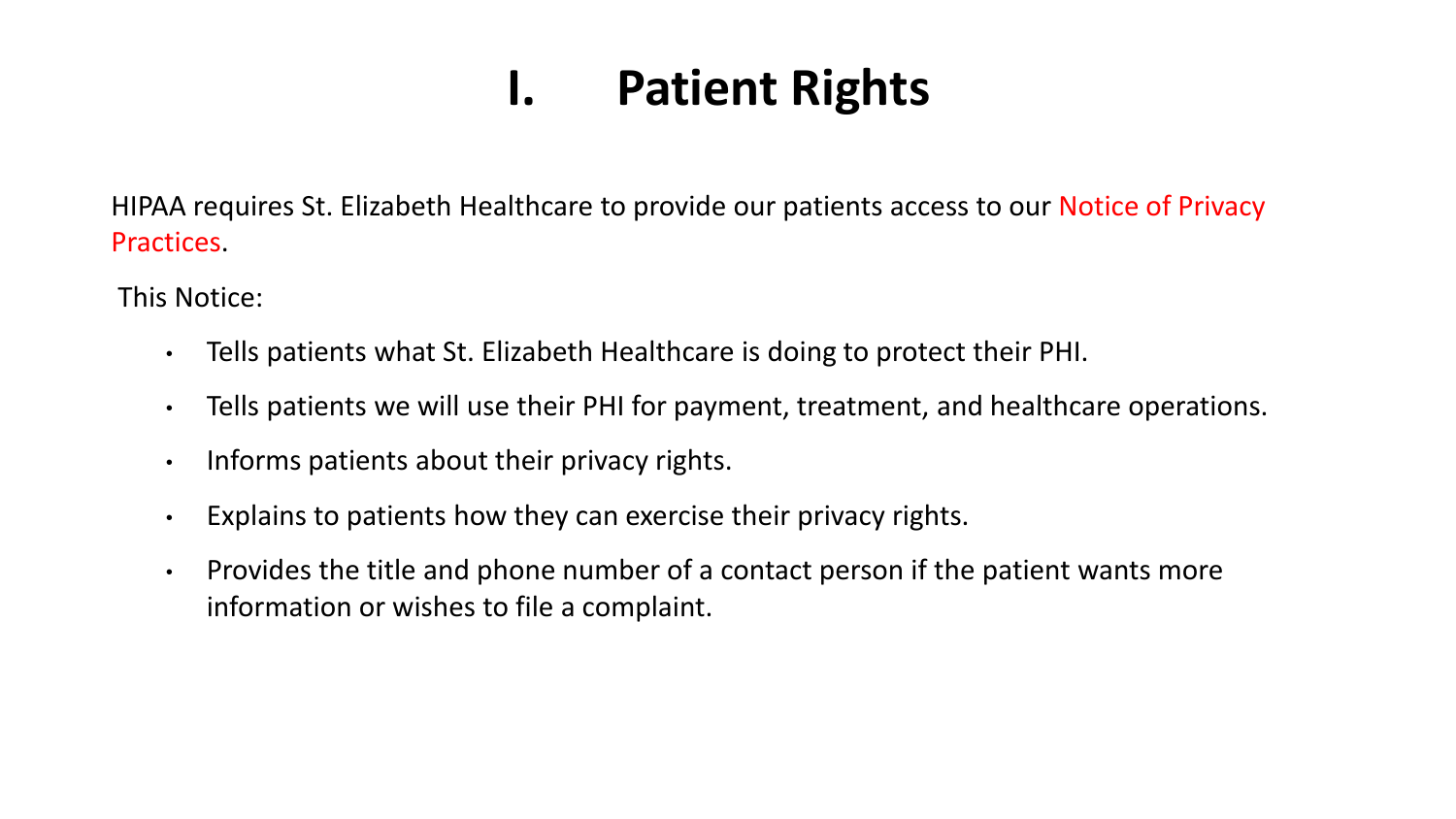## **Patient Rights: 1. Notice of Privacy Practices**

The "Notice of Privacy Practices" is presented to each patient as they are registered. The notice informs the patient of the following rights (among others):

- Receive the Notice of Privacy Practices.
- Obtain Access to their PHI.
- Request Additional Privacy Protections and Confidential Communications.
- Request an Amendment to their PHI.
- Receive an Accounting of the Uses and Disclosures of their PHI.
- Be notified if there is a Breach of their Unsecured PHI.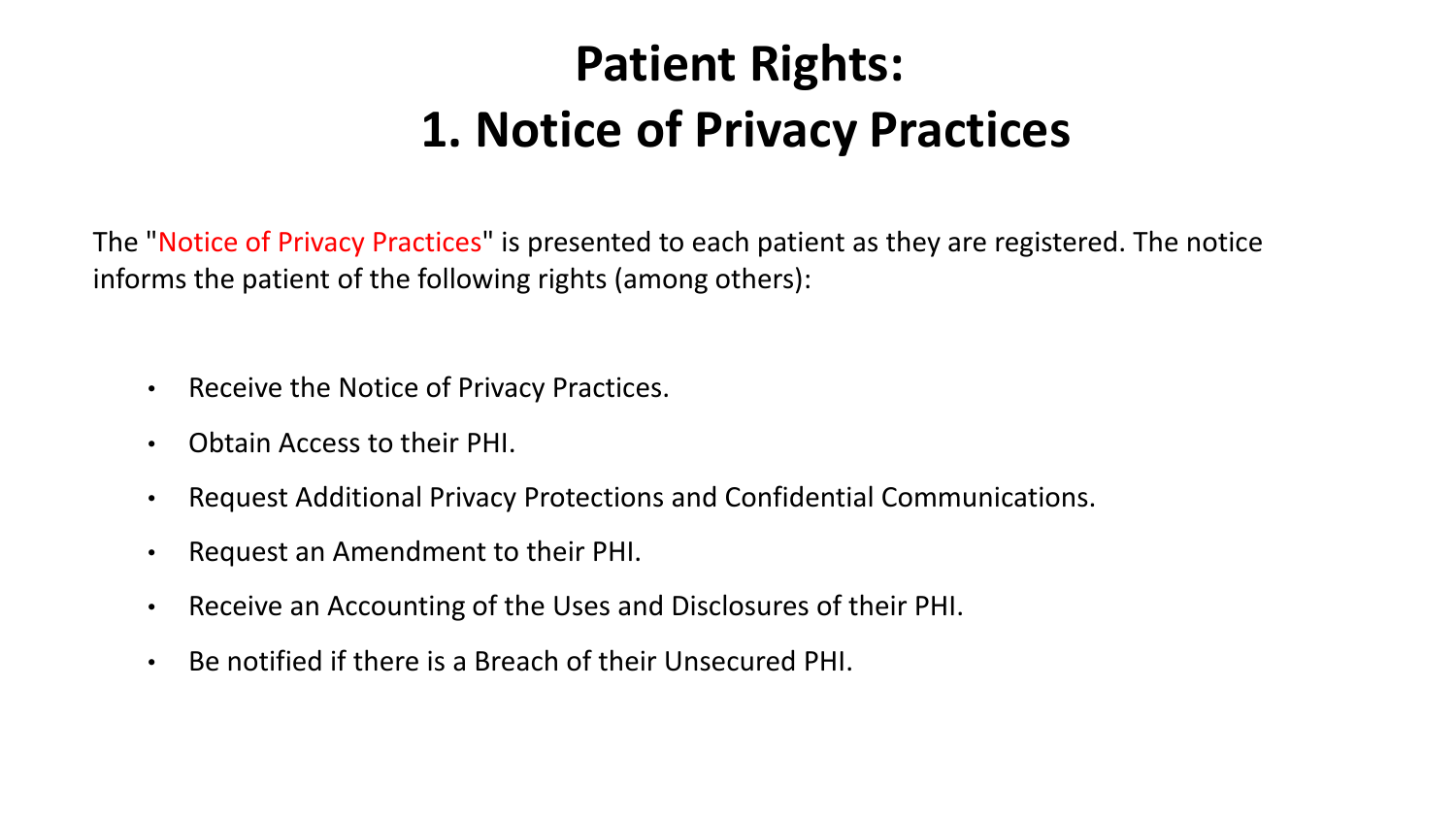## **Patient Rights: 2. Obtain Access to PHI**

As a general rule, Patients have the right to inspect and copy their PHI

Situations where access may be denied or delayed:

- Psychotherapy notes.
- When PHI was compiled for civil, criminal or administrative action or proceedings.
- When access would be prohibited by law.
- When access reasonably could/would endanger another person's life, health or safety.
- When a research study denies the individual access.
- When PHI was obtained under a promise of confidentiality and access would reveal the source of the PHI.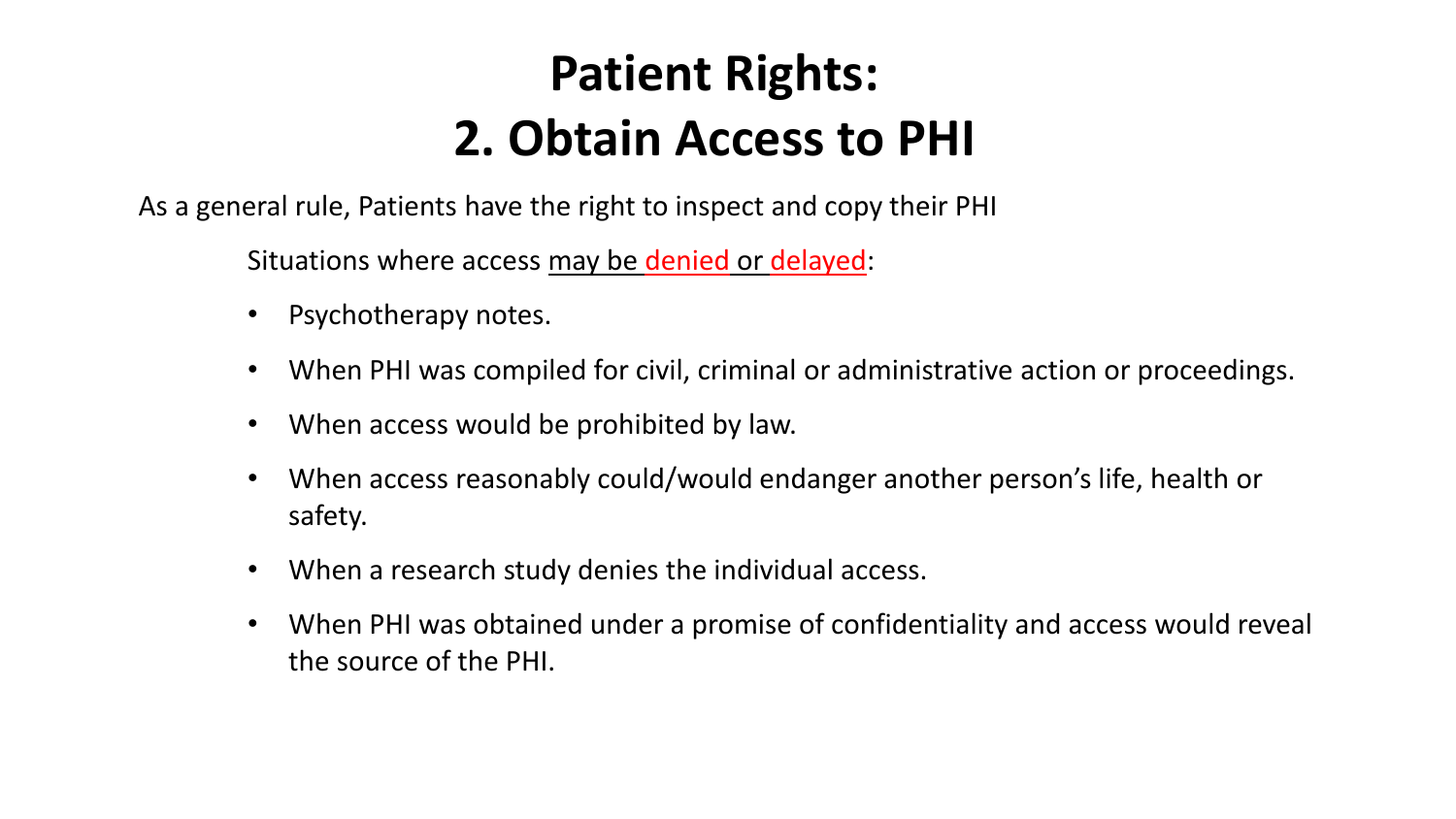## **Patient Rights: 3. Alternative Communications**

Patients have the right to request to receive communication by alternative means or location.

Examples:

- The patient may request a bill be sent directly to him or her instead of to an insurance company.
- The patient may request we contact him or her on a cell phone instead of at a home telephone number.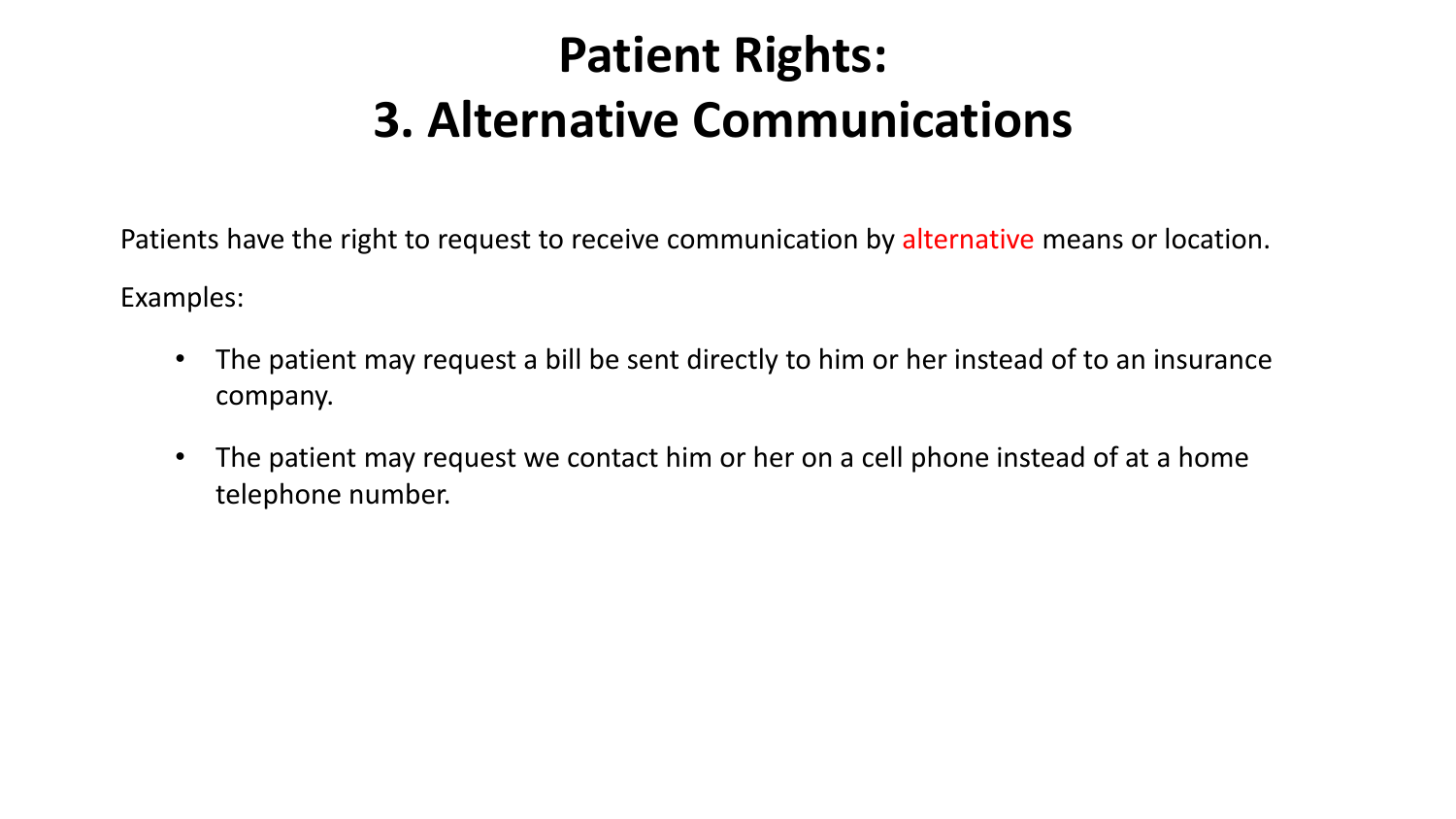## **Patient Rights: 4. Amendment Requests**

Patients have the right to request an amendment or to correct their medical record.

- Situations where a request may be denied.
	- St. Elizabeth Healthcare did not create the information.
	- The record is accurate and complete according to the health care professional who wrote it.
- A patient states there is an error in his or her medical record and wants it corrected. What should you do?
	- Give the patient the contact information for the HIPAA Privacy Officer to request to have the record amended.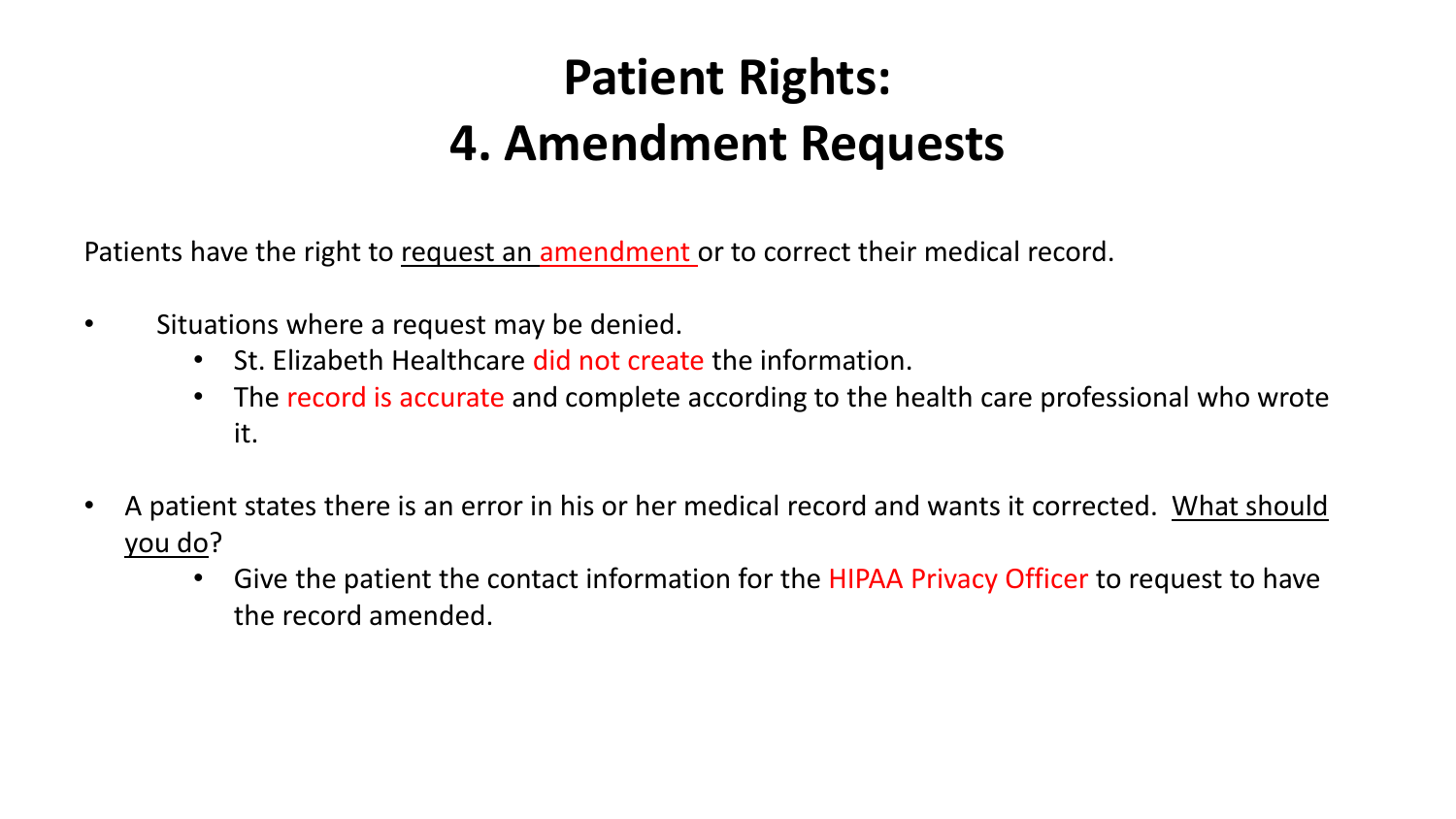## **Patient Rights: 5. Accounting of Disclosures**

- Patients have a right to ask for an accounting of disclosures of their medical information (for as far back as six years). This report lists the places where the St. Elizabeth has disclosed PHI for purposes other than payment, treatment or health care operations.
- As a St. Elizabeth Healthcare associate, you may be required to account for disclosures. Examples of potential areas where accounting of disclosures applies are: Public Health Authorities, Health Oversight, Judicial Proceedings, Law Enforcement. Ask your supervisor if your job requires you to account for disclosures.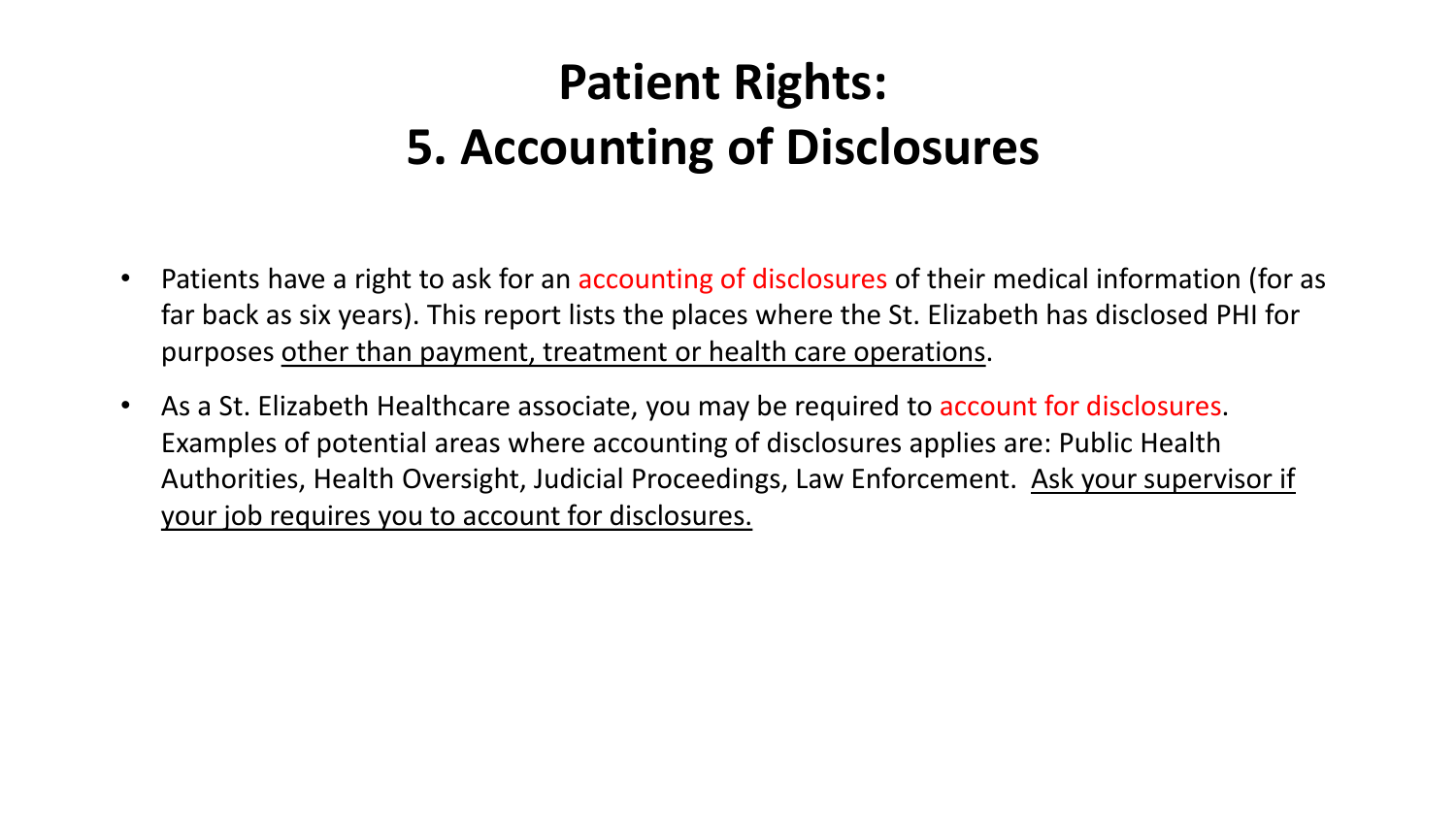## **Patient Rights: 6. Complaints / Breach**

• Patients have the right to file a privacy complaint.

Direct all requests or complaints regarding HIPAA Privacy Rights to the Privacy Officer at (859) 301-5580.

• Patients have the right to be notified if there has been a breach of their unsecured PHI.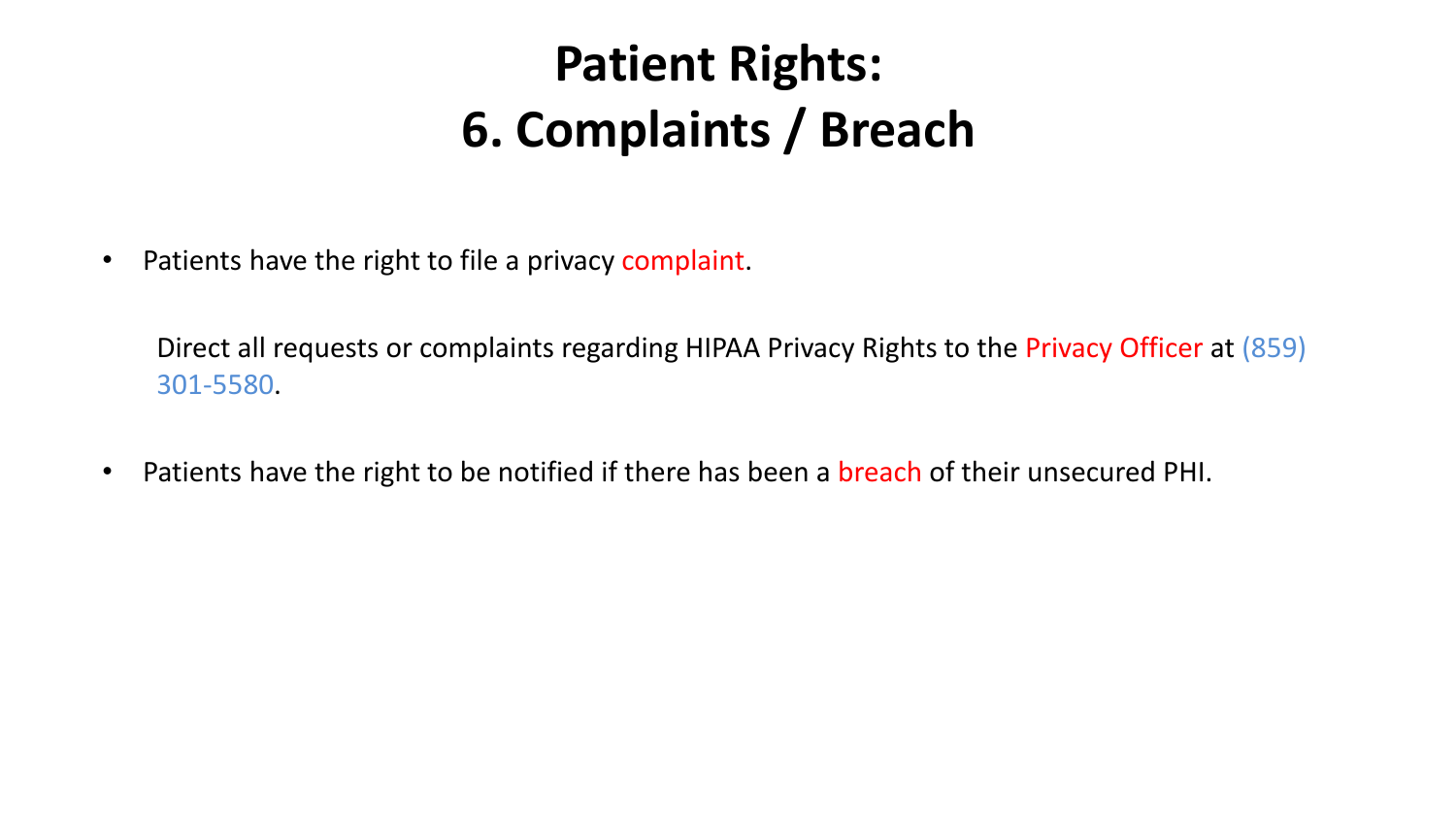### **II. Uses and Disclosures of PHI**

**Use**: when we review or use PHI internally (treatment, audits, training, customer service, quality improvement).

**Disclosure**: when we release or provide PHI to someone (e.g., an attorney, a patient, faxing records to another provider, etc.).

Note: St. Elizabeth is permitted to use and disclose PHI, without obtaining authorization from the patient, for payment, treatment, and healthcare operations.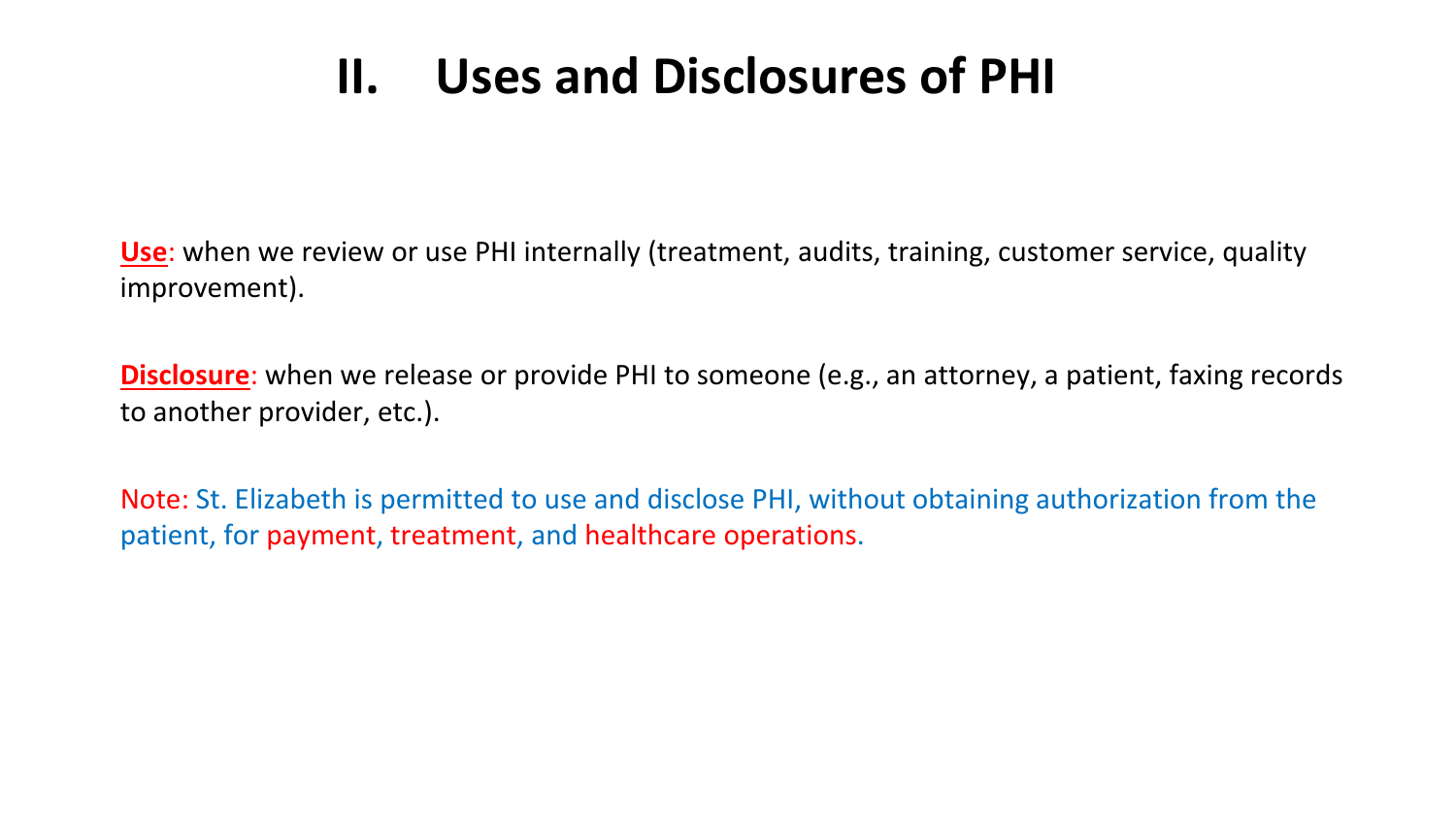### **Uses and Disclosures of PHI (continued)**

A patient signs an "Authorization to Use or Disclose PHI" form which allows St. Elizabeth Healthcare to use and disclose PHI for purposes other than payment, treatment or healthcare operations.

- Authorizations are obtained on a case-by-case basis and are needed each time a different use or disclosure is desired.
- Before any PHI is released, associates must follow facility procedures for verifying the identity of the person requesting the information.
- After an Authorization is provided, the patient can later revoke or cancel the Authorization.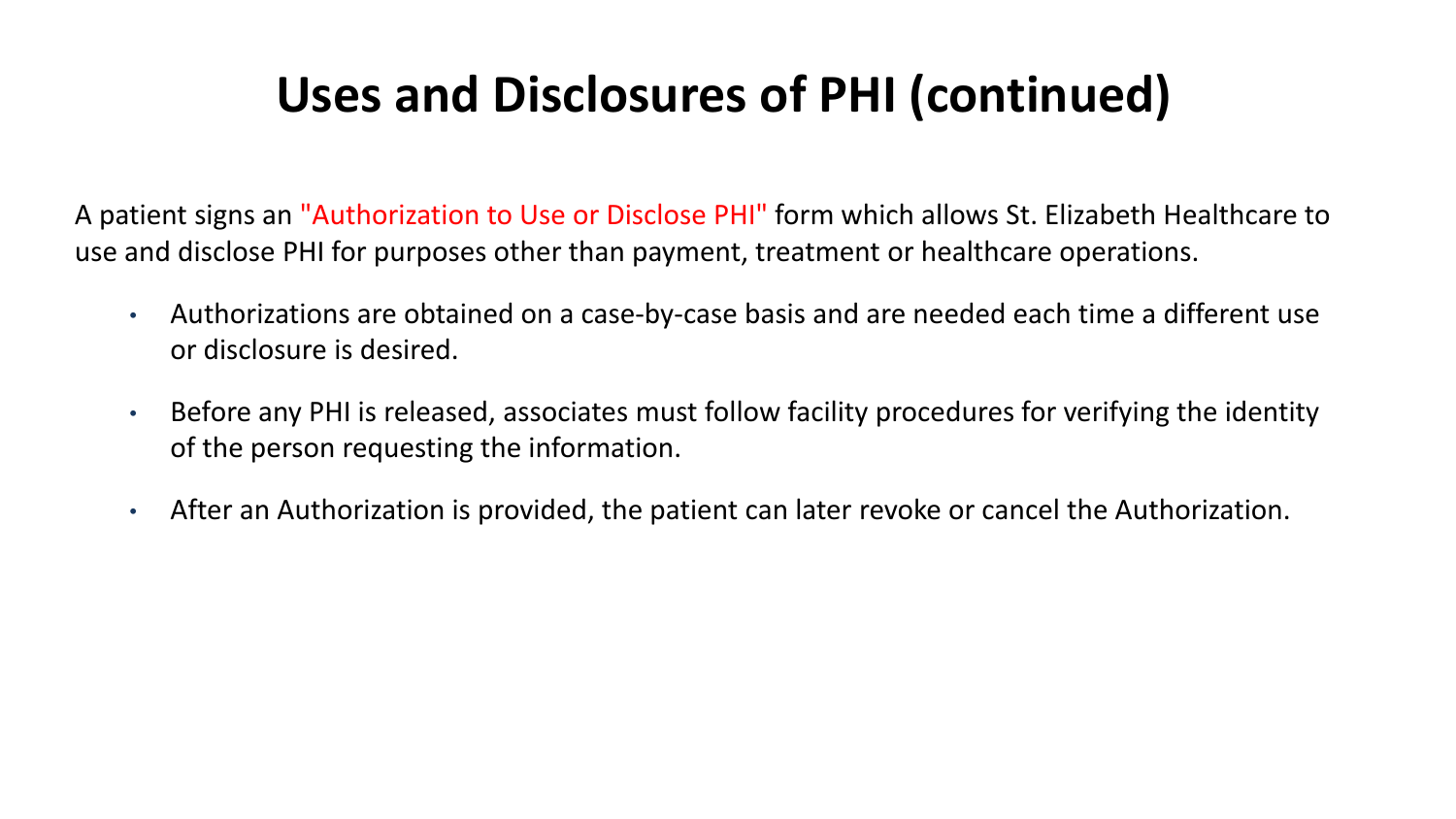### **III. Minimum Necessary**

The minimum necessary standard requires St. Elizabeth Healthcare associates to access or disclose the least amount of PHI possible to accomplish their jobs.

The minimum necessary standard does not apply when information is requested to treat a patient.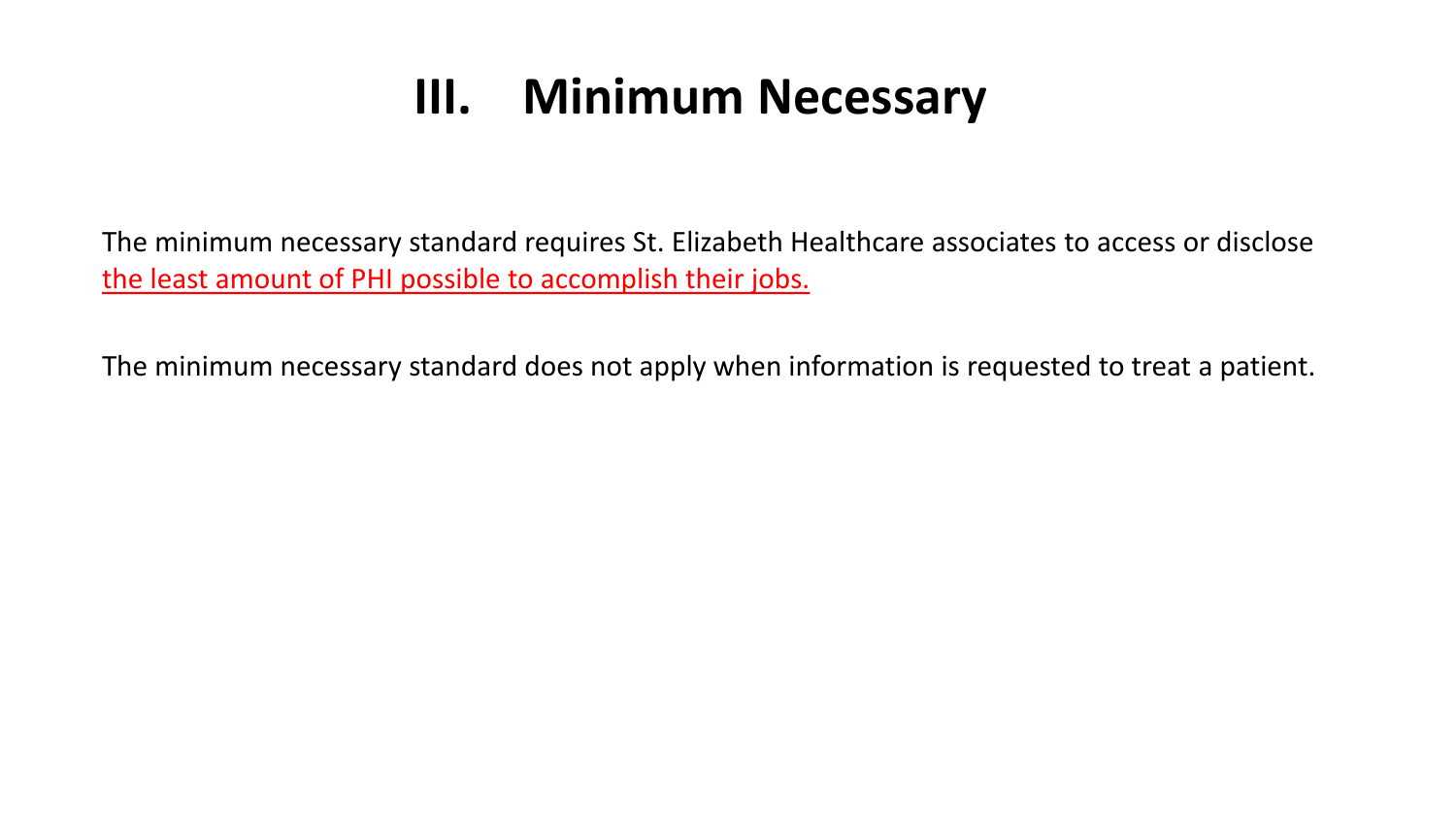### **IV. Reasonable Safeguards**

HIPAA requires us to use "**reasonable safeguards**" to protect our patients' PHI. "Reasonable Safeguards" include:

- Do not discuss a patient with another associate unless you are both involved in that patient's care.
- When you do discuss patients, do so in a private place, when possible. If you need to speak in a public area, keep your voice down.
- Do not view the medical records of anyone who is not your assigned patient.
- Do not leave computer screens unattended or aimed in a direction where patients or visitors can view them.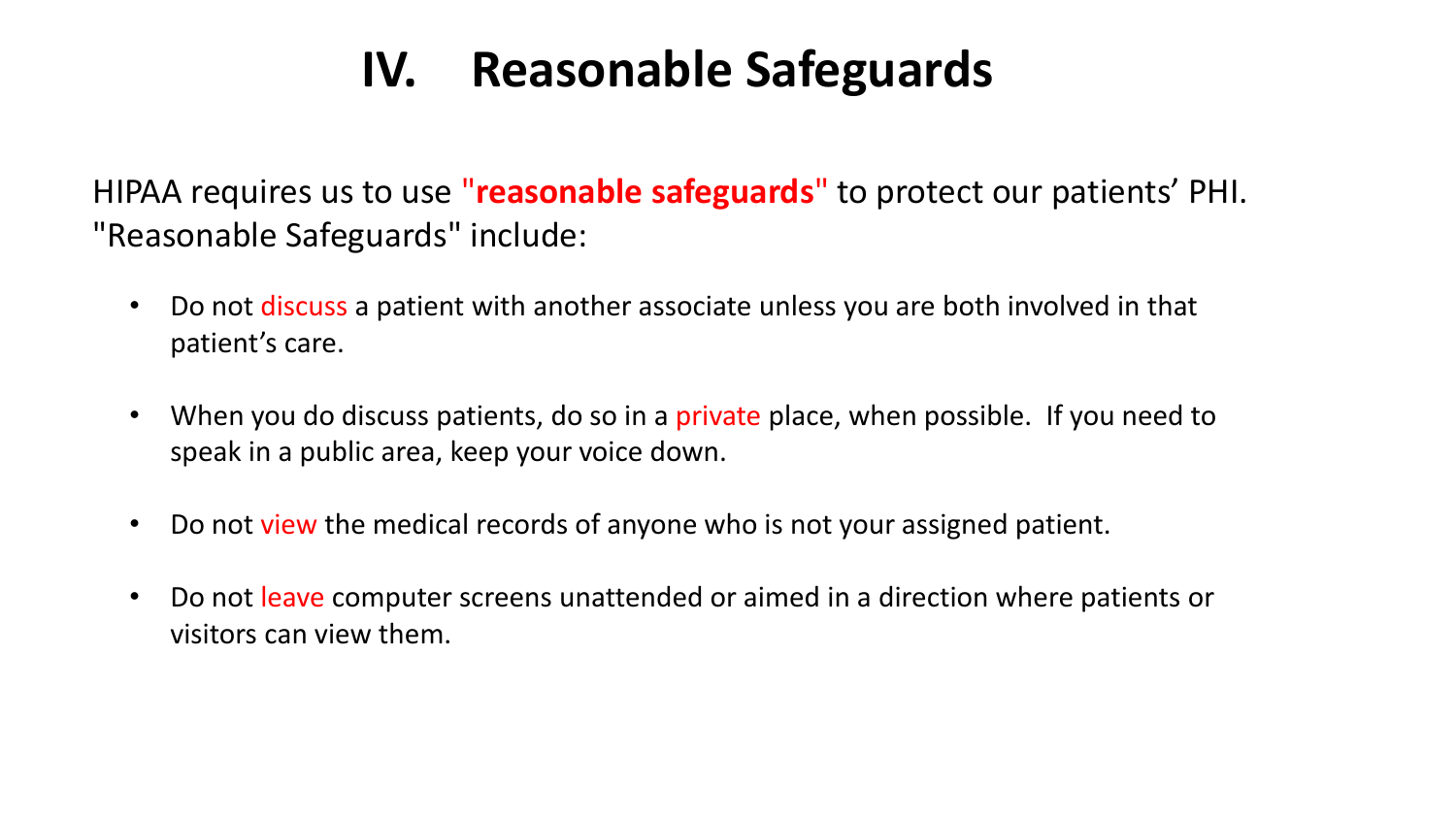### **Reasonable Safeguards, continued**

- To the extent possible, avoid the use of PHI on boards in areas viewable by the public. Where such boards must be used, limit information to the minimum necessary.
- Avoiding leaving papers containing PHI on desks or other surfaces in plain view of others.
- Keep records and papers in file cabinets or drawers when not in immediate use.
- Place paper/printed materials in the shredding containers when they are no longer needed (never place them in the trash can).
- Pull the curtain and speak quietly when discussing a patient's condition or treatment in a semi-private room or when visitors are present.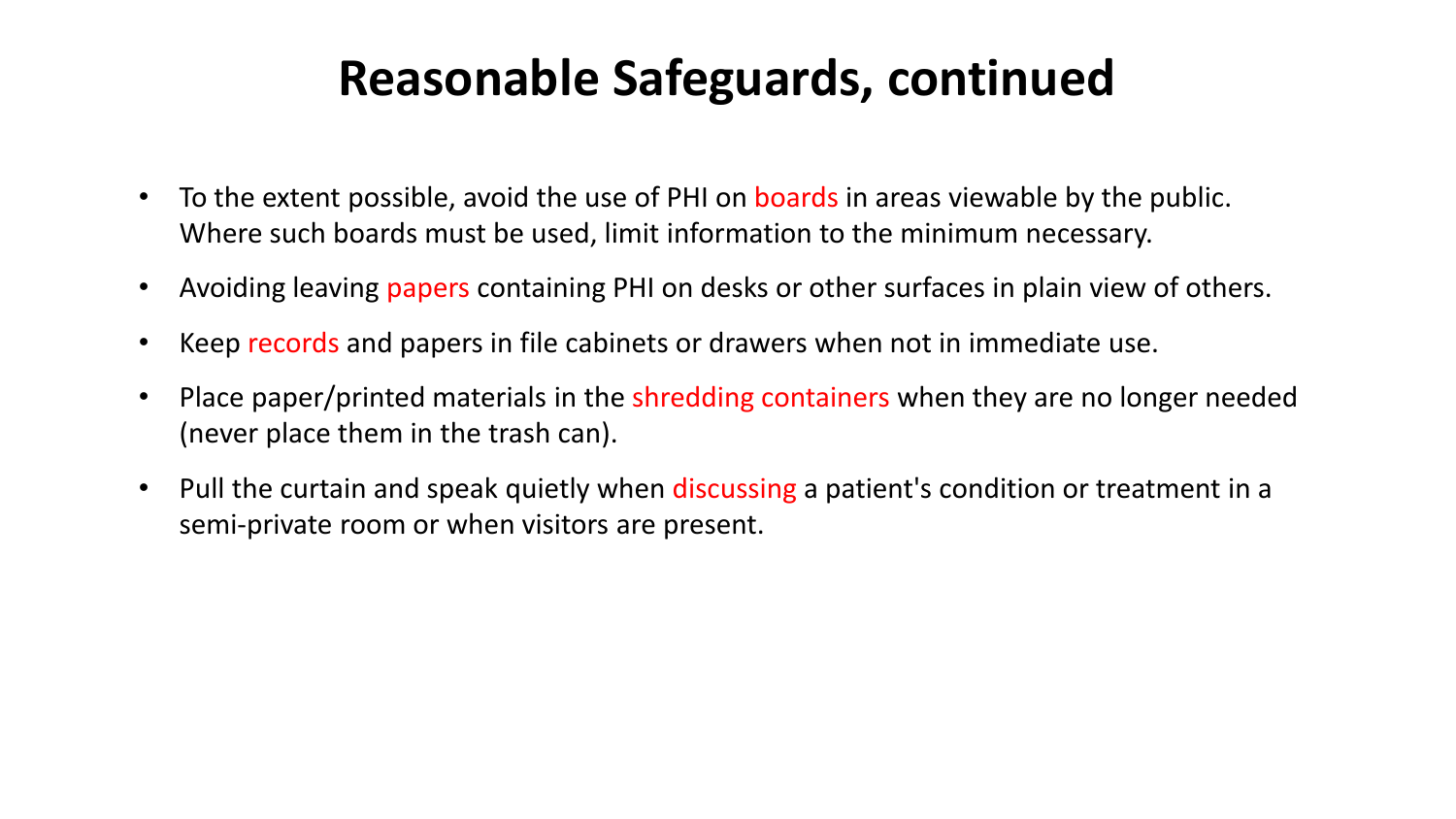### **V. Privacy Policies, Procedures and Documentation**

- As part of the HIPAA Privacy Rule, St. Elizabeth Healthcare is required to have written policies and procedures relating to PHI and information practices.
- The HIPAA Privacy policies and procedures can be located in Compliance 360, in the HIPAA Privacy folder.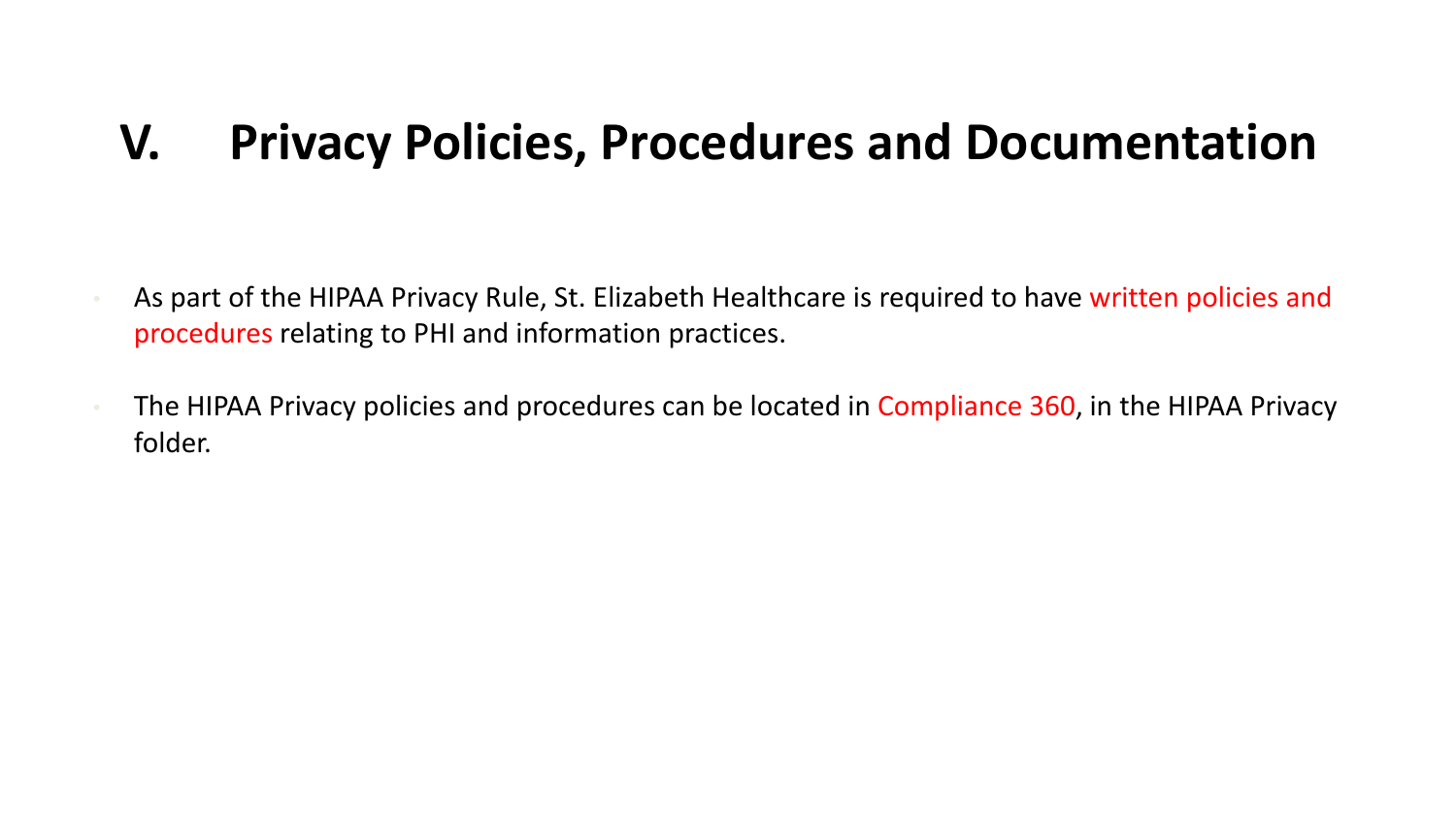### **Associate Access of PHI**

- **ASSOCIATES MAY NOT** use the St. Elizabeth Healthcare computer system to access medical records or financial records of themselves, their children, their spouse, their neighbors, their co-workers or anyone else, without a business based reason to do so. Nor may they view the paper records of any of these individuals without a business-based reason to do so.
- Policy HIPAA-A-08 states: "associates … may not use the privileges associated with their position to view their own PHI, nor the PHI of family or friends."
- **St. Elizabeth Healthcare takes violations of this policy very seriously**. We audit computer usage, so we know when associates have accessed information and what information was accessed. When it is determined that an associate has accessed PHI without a business-based reason to do so, **discipline will be issued.**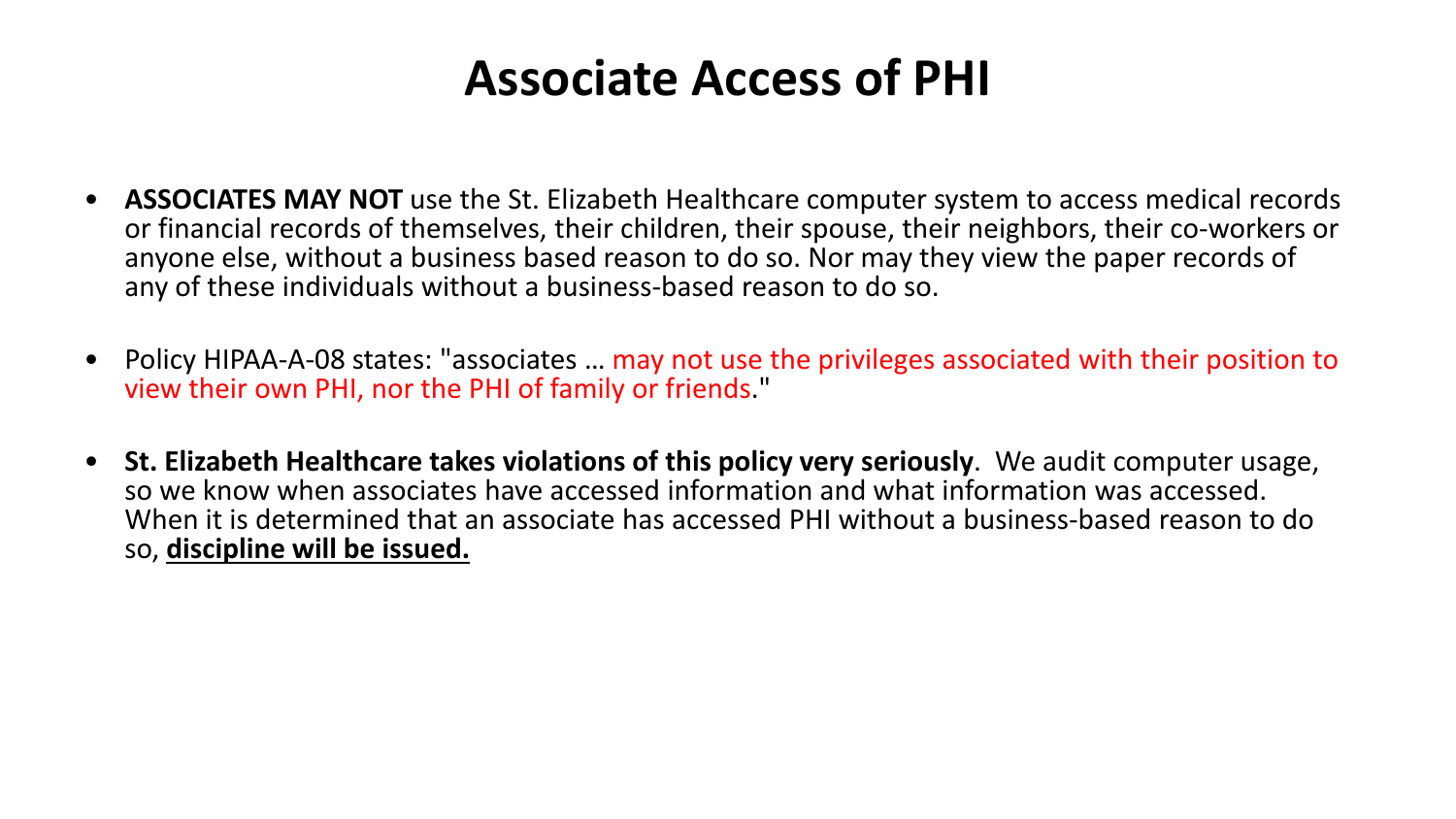### **Associate Access of PHI (continued)**

- ASSOCIATES MAY NOT access their own PHI or someone else's (co-worker, children, spouse, friend or anyone else) without a business based reason to do so. If it is not your job, you can't do it.
- ASSOCIATES MAY NOT access their own PHI or anyone else's at any time for any non business-based reason including at the inappropriate request of someone else (such as a coworker or family member, or a physician asking an associate to access or copy his or her own records).
- ASSOCIATES MAY NOT use the privileges associated with their position to view their own PHI nor the PHI of family, friends or co-workers, even in training (i.e., associates may not use their own account or the account of a co-worker to perform Epic training).
- **If there is any doubt in your mind about whether you may access PHI, ask your supervisor or the HIPAA Privacy officer.**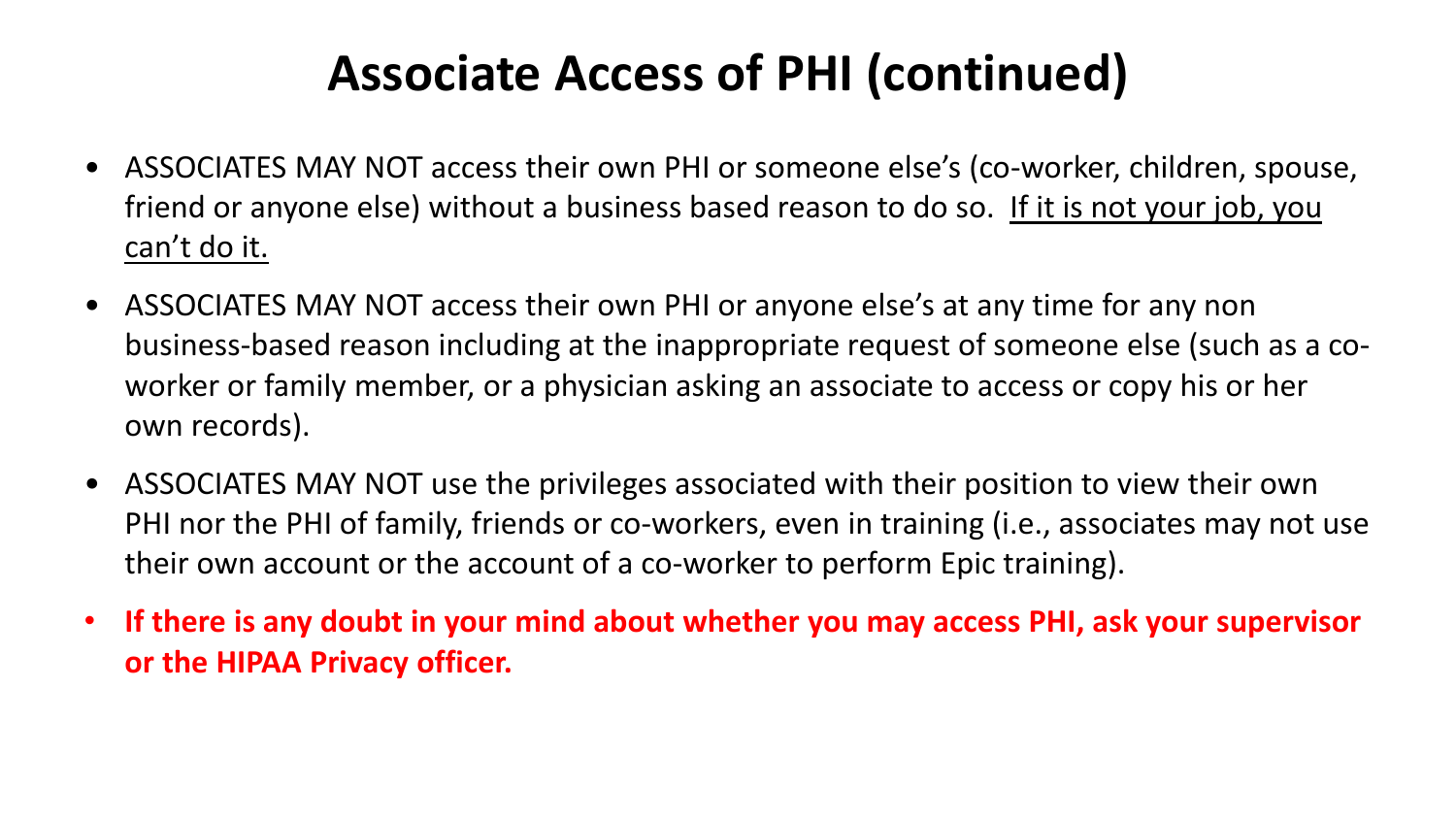### **Associate Access of PHI (continued)**

There are approved ways for associates to review the PHI of their children and spouse (with the spouse's authorization).

- The patient (or custodial parent in the case of a minor) completes an "Authorization to Obtain/Use or Disclose Protected Health Information (PHI)," which is available in Health Information Management (HIM or "Medical Records") and online at www.stelizabeth.com.
- The patient signs the authorization notifying our HIM department to disclose the information. The associate does not access this information via a St. Elizabeth Healthcare computer -- HIM provides a copy of the appropriate information to the patient (or spouse if so authorized).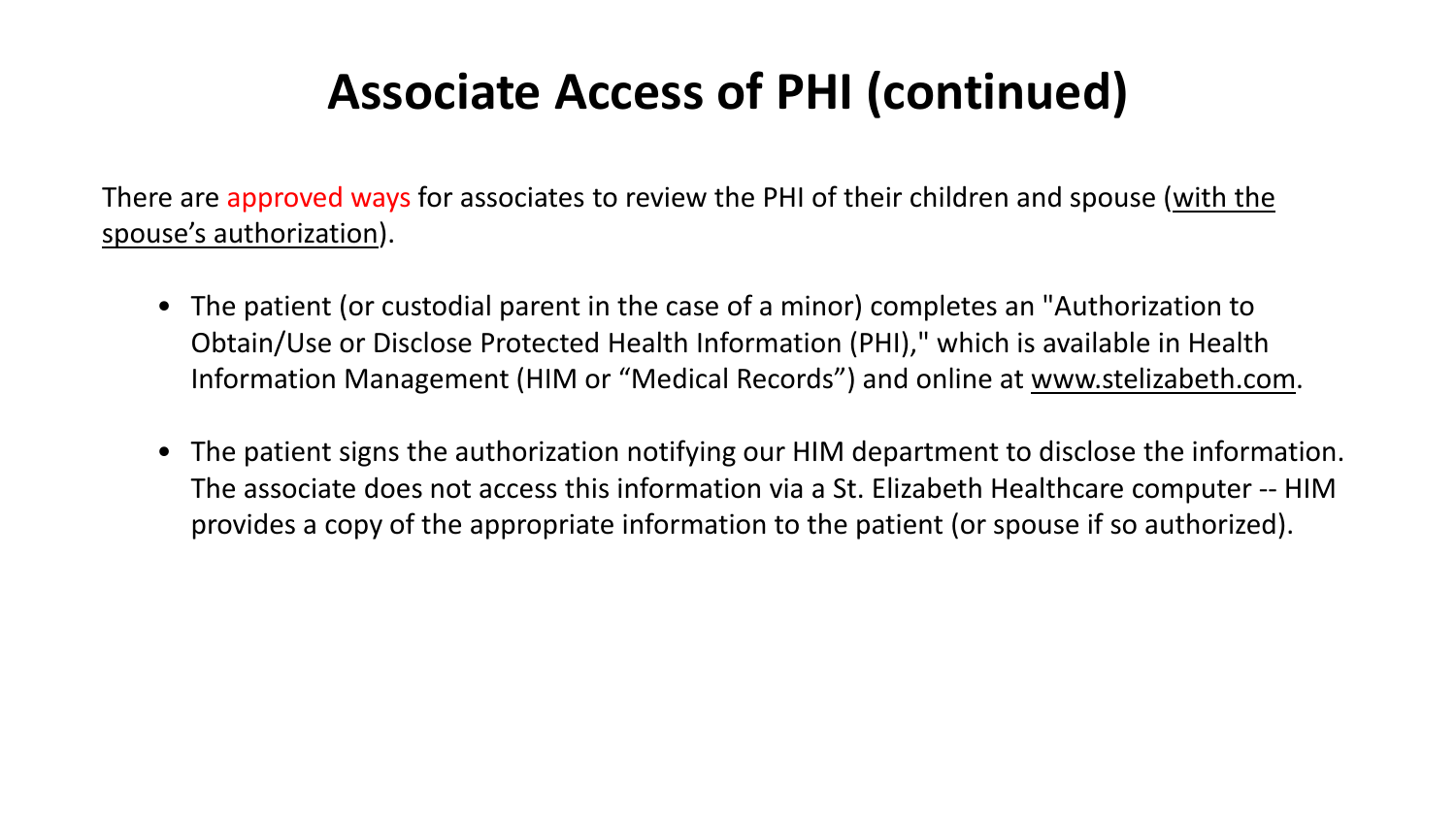### **Breach Notification**

- A privacy breach is an unauthorized disclosure of personal confidential information that violates state or federal privacy laws. St. Elizabeth Healthcare investigates all alleged breaches of personal confidential information reported by its employees, staff of its business associates, or other persons and will work to resolve the issues raised in order to safeguard individuals' confidential information and improve St. Elizabeth business systems and practices.
- The Privacy Officer determines the appropriate level of response (including, as necessary, notification of patients) to mitigate potential harm when St. Elizabeth is made aware of a privacy breach.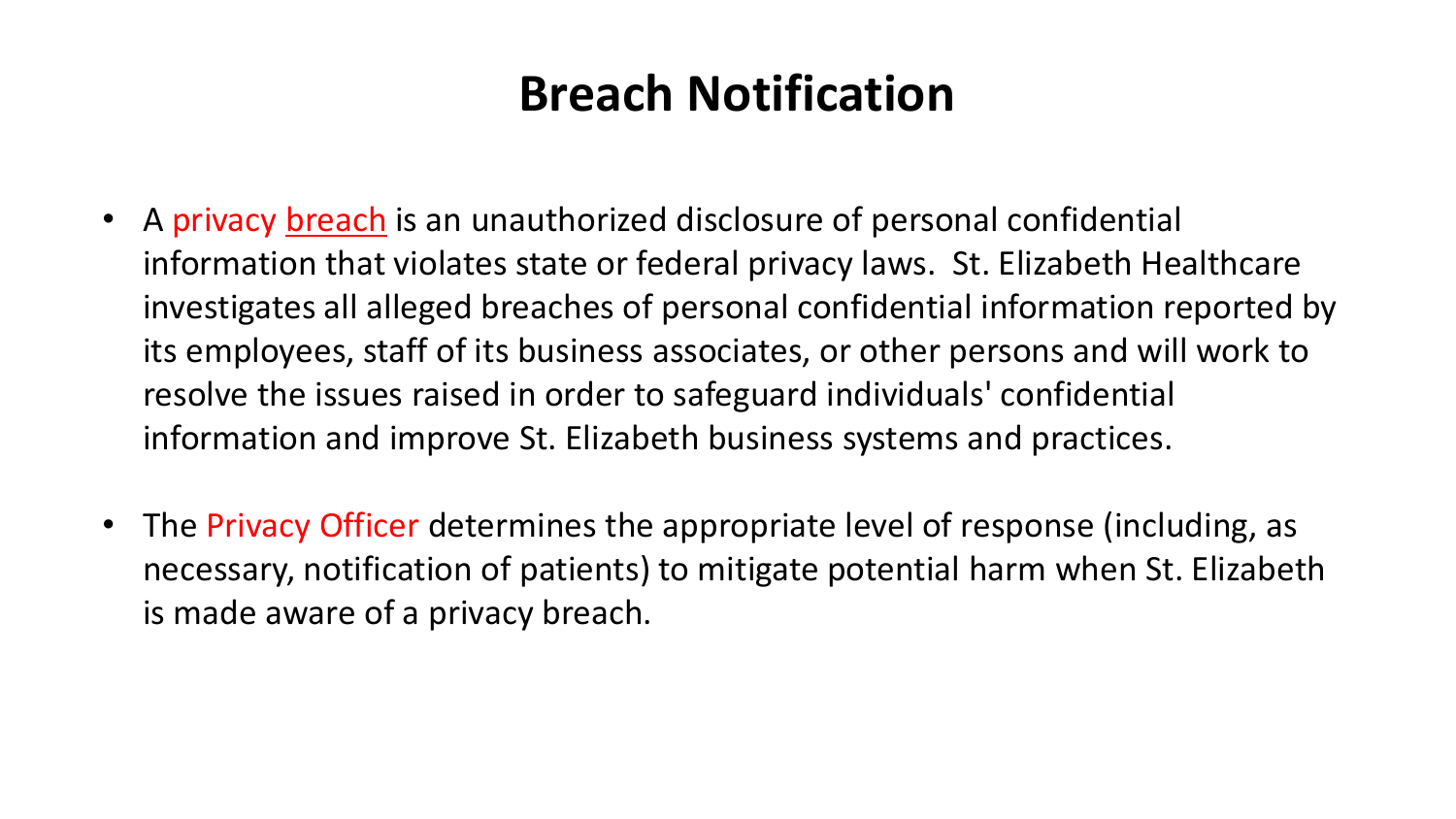### **Breach Notification continued**

St. Elizabeth associates must provide immediate notice to the HIPAA Privacy Officer of any suspected or actual breach of security or unauthorized disclosure of information.

• This includes misdirected faxes and printed PHI inadvertently given to the wrong patient. Staff should make reasonable efforts to **retrieve the information** from the person who inappropriately received it (versus telling the person to shred or destroy it).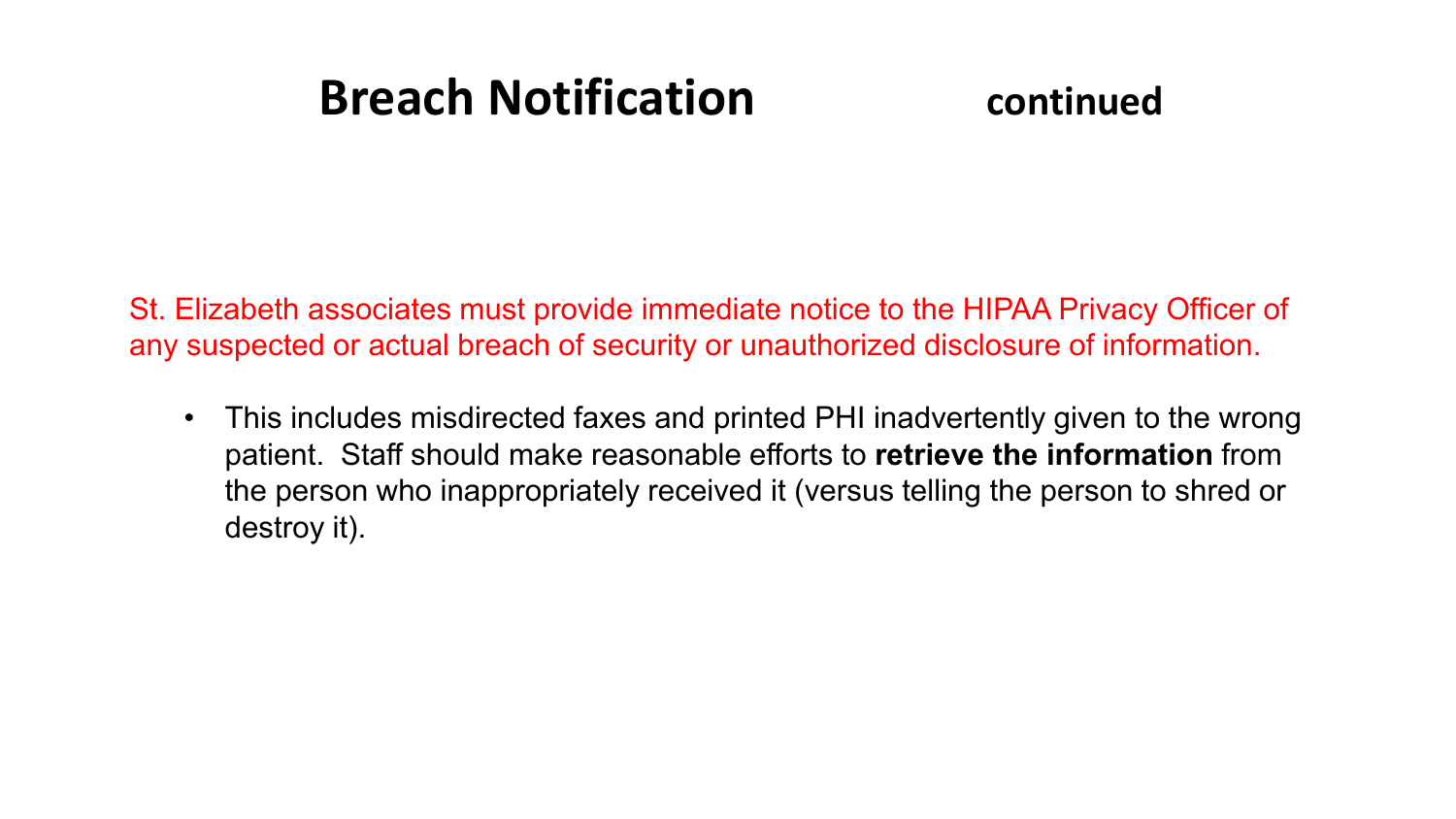### **Business Associates**

A **Business Associate** is "a person or organization that uses or receives PHI from a facility in order to perform or assist the facility with some activity or function."

- Some of St. Elizabeth Healthcare's Business Associates include: Independent Contractors, Consultants, Lawyers, Auditors, Information System/Data Processing Vendors and Billing Companies.
- For a facility to disclose PHI to a Business Associate, a written contract, agreement or other arrangement must be in place that meets regulatory standards and requirements.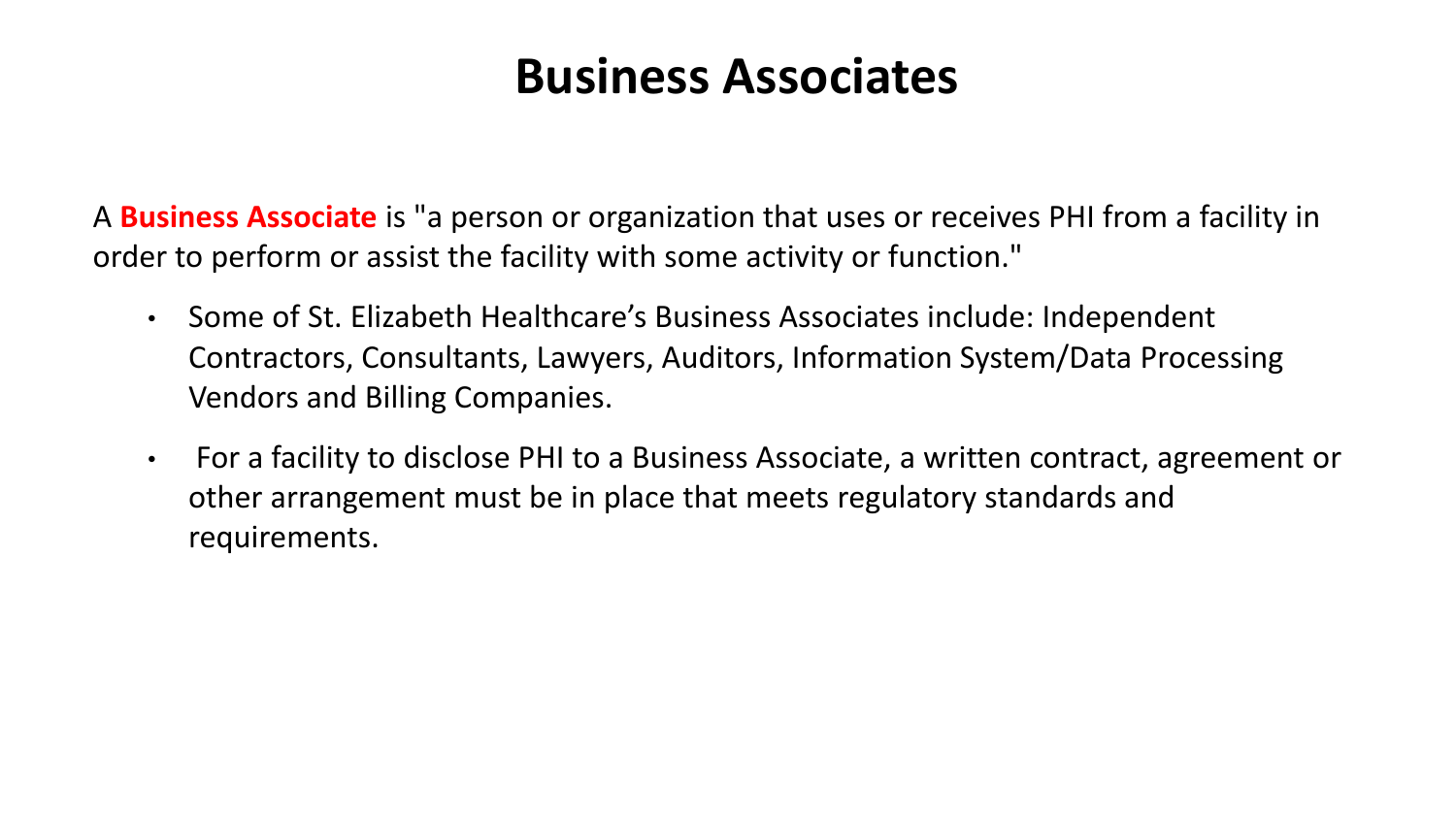### **Asking Questions & Reporting Concerns**

- Associates should report promptly and in good faith any potential violations of the HIPAA Privacy Rule.
- A three-step reporting process was developed to help resolve issues, answer questions or provide a means to report concerns:
	- 1. Contact your supervisor. If your supervisor is unable to solve the problem, contact their supervisor.
	- 2. If you feel your problem has not been resolved, or if you would rather not report the issue to a supervisor, call Lisa Frey, the HIPAA Privacy Officer, at **(859) 301-5580**.
	- 3. You may want to report a situation without revealing your identity. For those concerns, call the Compliance Line at **1-877-815-2414**.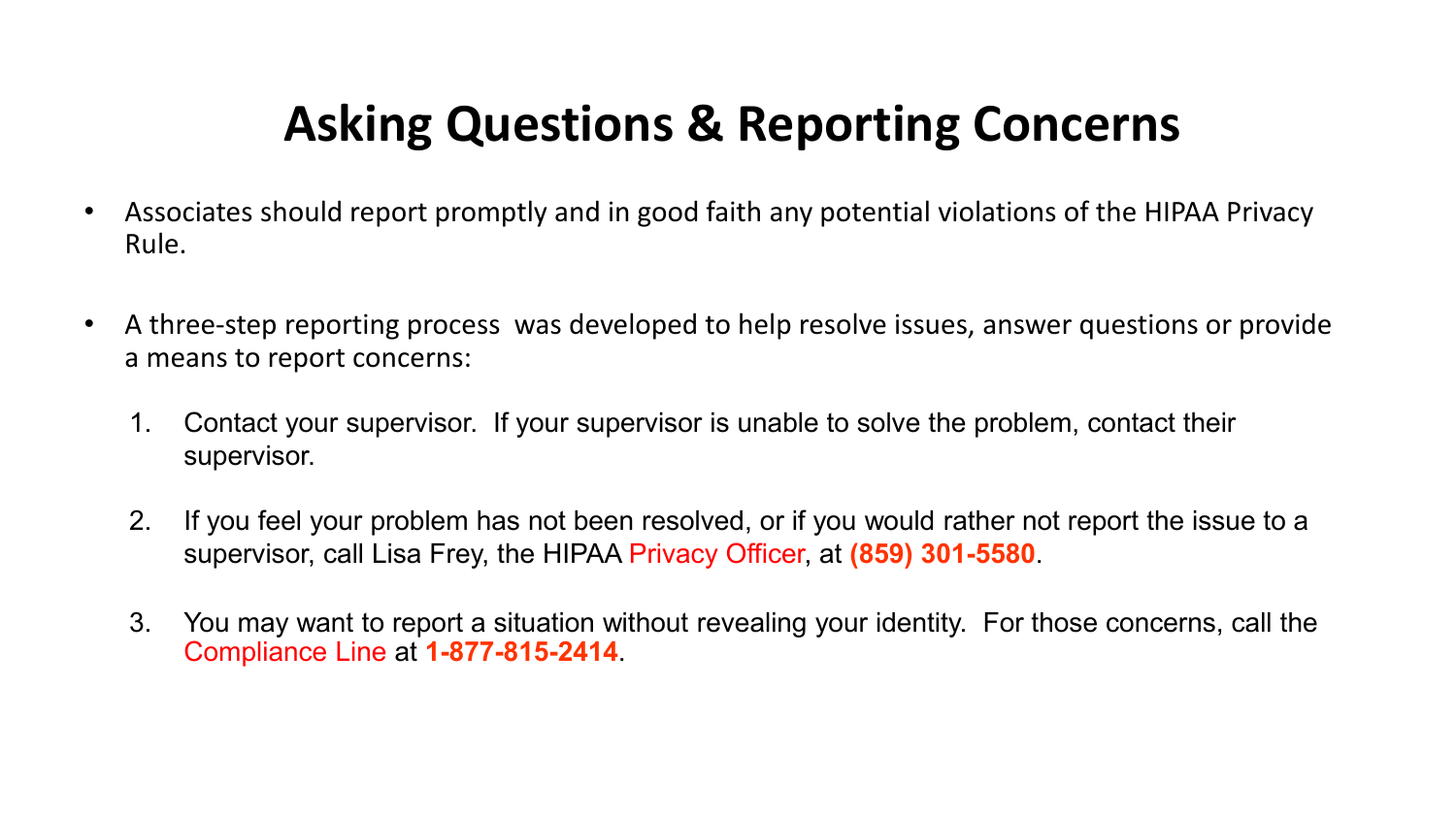### **About the Compliance Line**

- The Compliance Line is a toll-free 24-hour hotline. The number is **1-877-815-2414.**
- Operators from an **outside company** make a complete report of your issue and send it to our Corporate Compliance Officer to resolve.
- All calls are confidential. You do not need to give your name if you would prefer not to. Our Compliance Line does not use Caller ID and does not try to trace calls.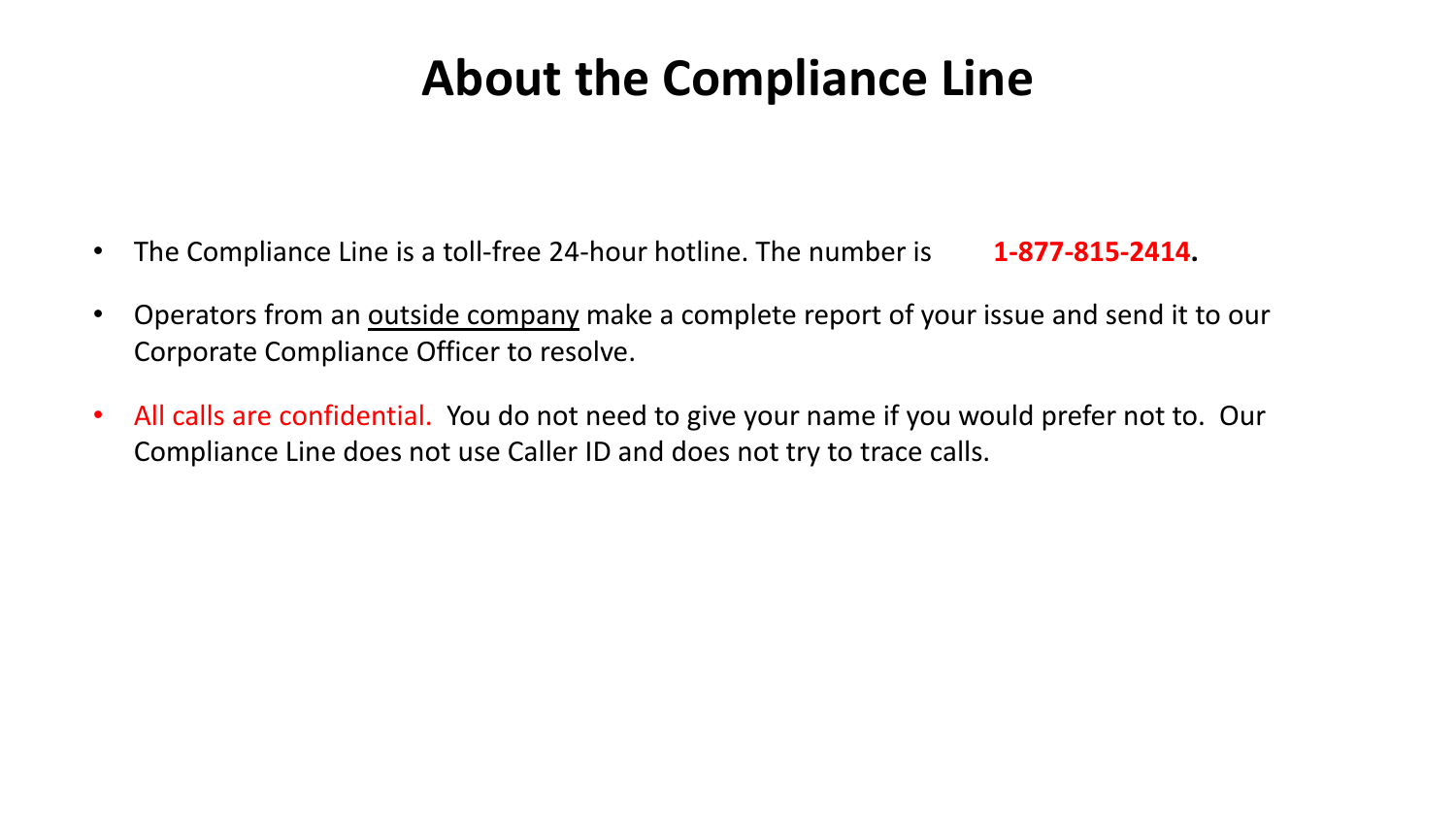### **No Retaliation Policy**

- We forbid retaliation against anyone who reports a concern in good faith.
- Making a good faith report will not put your job at risk. We protect every associate who reports a concern in good faith.
- Anyone who retaliates in any way is subject to *immediate discipline* (up to and including termination).
- Report retaliation concerns immediately to the Corporate Compliance Officer at **(859) 301-5580**.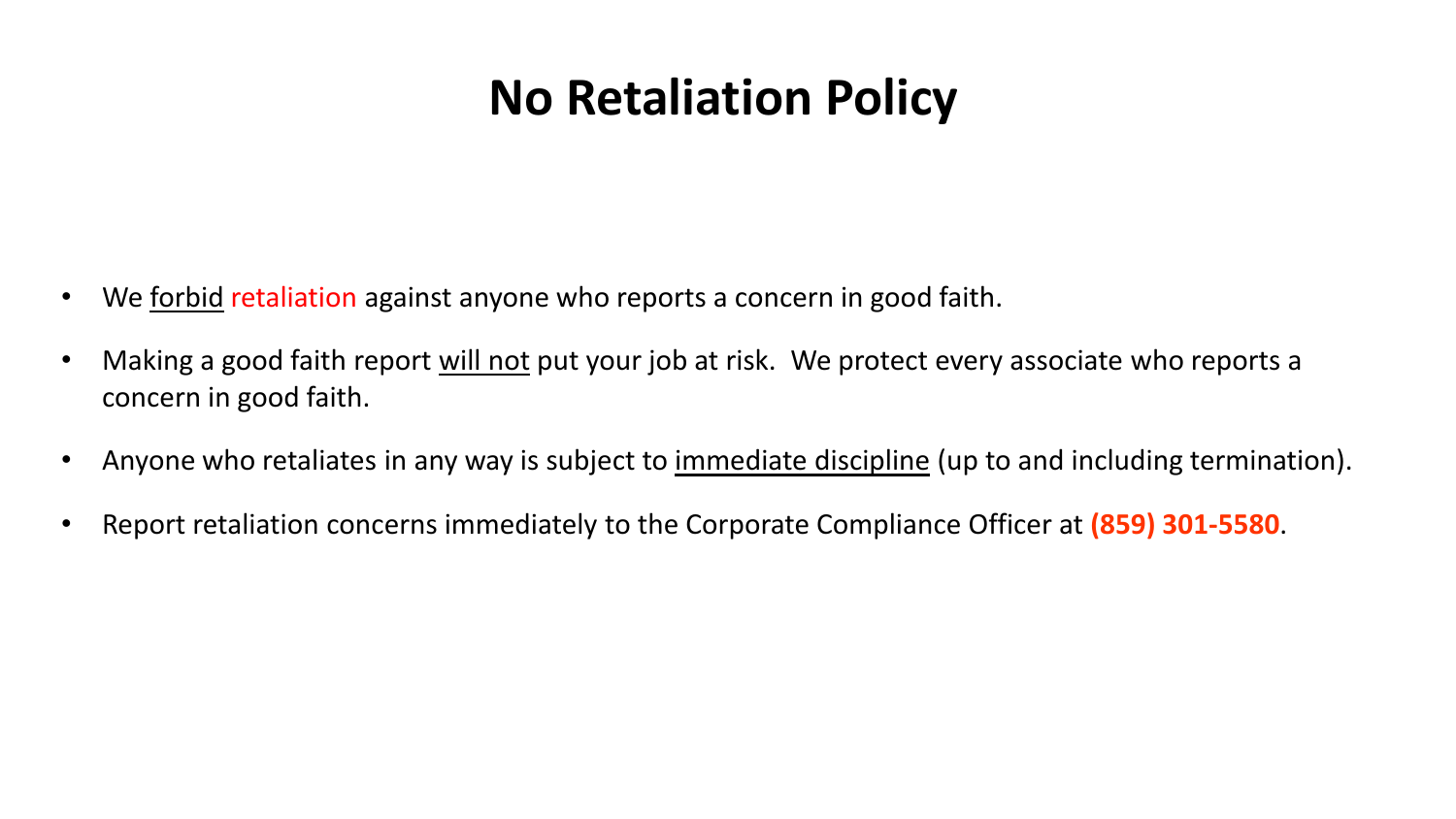### **Information Security**

**Electronic information** is data created, received, stored or transmitted electronically. SEH has categorized its data systems as follows:

| <b>Data Category</b> | <b>Type</b>                                   | <b>Examples</b>                                                                                                                                                                                                                                                          |
|----------------------|-----------------------------------------------|--------------------------------------------------------------------------------------------------------------------------------------------------------------------------------------------------------------------------------------------------------------------------|
| Level I              | <b>Public</b>                                 | <b>Public Internet Information, Press Releases</b>                                                                                                                                                                                                                       |
| Level II             | <b>Internal Use Only</b>                      | Normal office documentation with restrictions based on user or group. No<br>appreciable harm could come to the organization if this information was<br>made public.                                                                                                      |
| Level III            | <b>Confidential</b>                           | Electronic information that is restricted to a select set of employees. If the<br>information is made public it could negatively impact the organization.                                                                                                                |
| <b>Level IV</b>      | <b>Confidential &amp;</b><br><b>Sensitive</b> | Electronic information that is legally protected or restricted such as<br>Personally Identifiable Information (PII), Protected Health Information (PHI)<br>or Credit Card information. If the information is made public it could<br>negatively impact the organization. |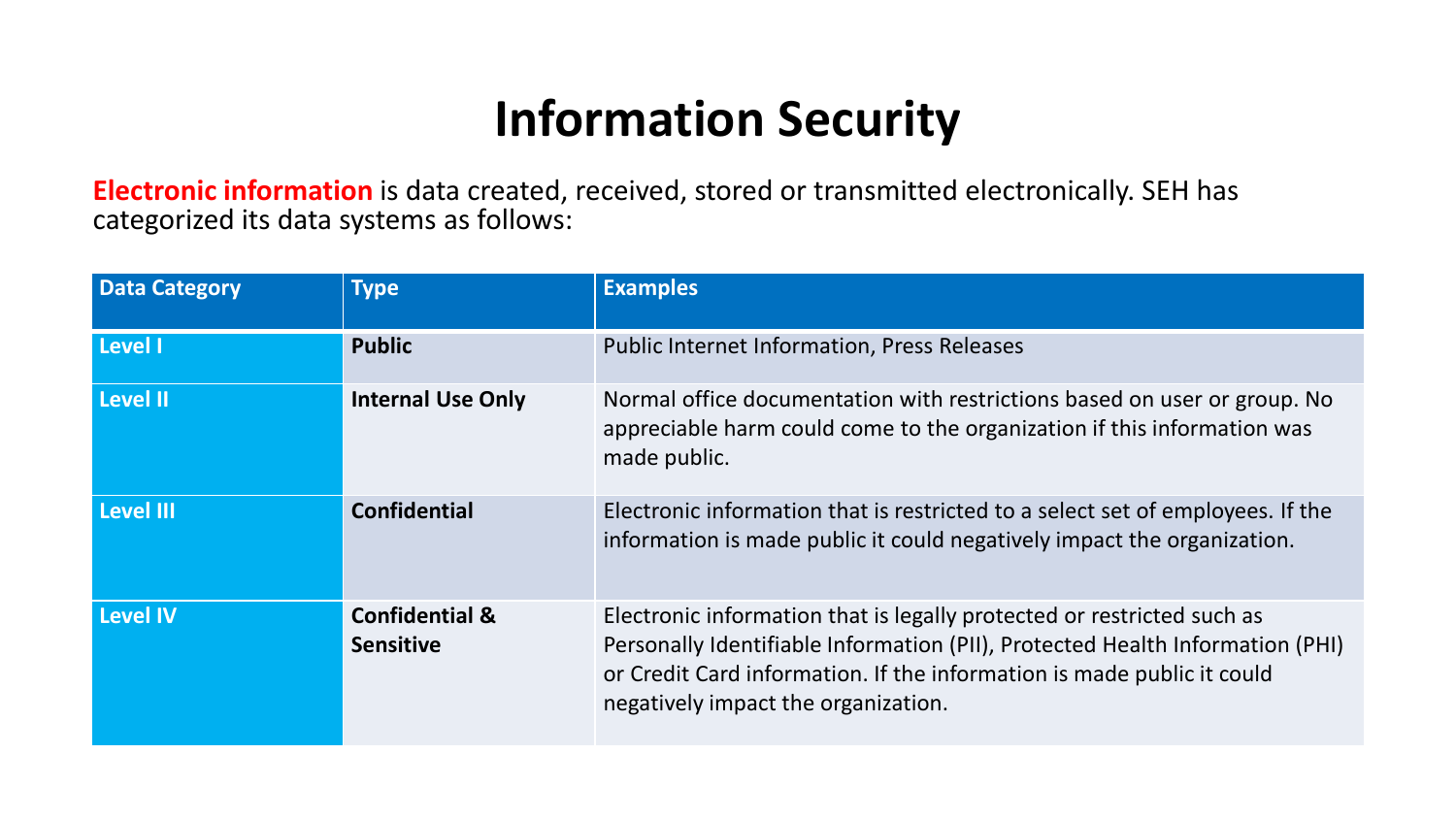## **Electronic Media**

### **Electronic media is any device that can store electronic information.**



**NOTE:** Department manager approval is required prior to placing PHI onto any portable device or electronic removable media. All such devices must be encrypted before any PHI is placed onto them.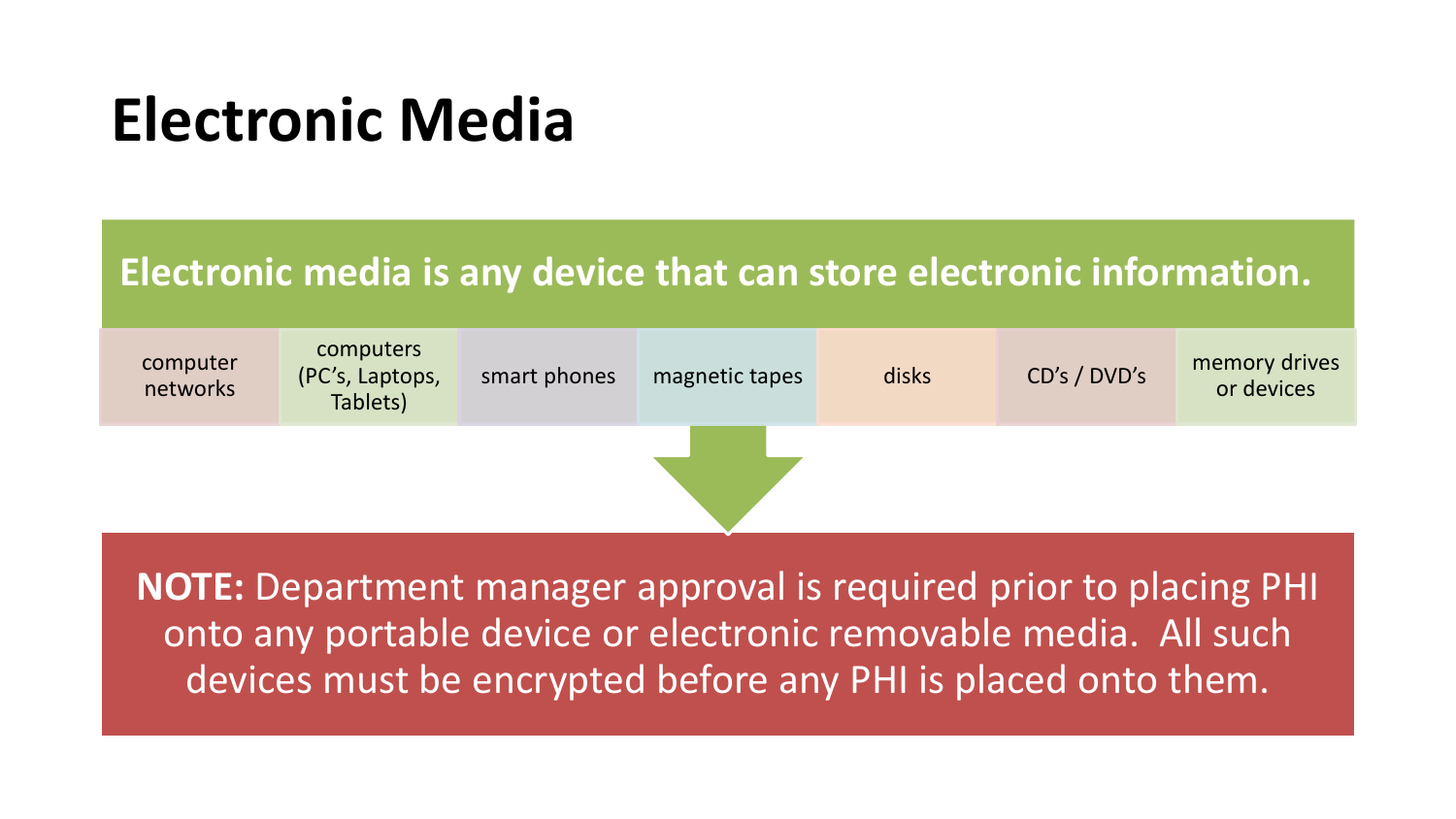# **Password Expectations**

- Keep your passwords confidential.
- Avoid maintaining a paper record of passwords.
- Change passwords when there is an indication of compromise or when necessary to share with Information Systems for troubleshooting a problem with your computer.
- Do not use the same passwords for business and personal accounts.
- Change passwords at regular intervals (90 days).
- Do not include passwords in any automated log-on process, including web pages.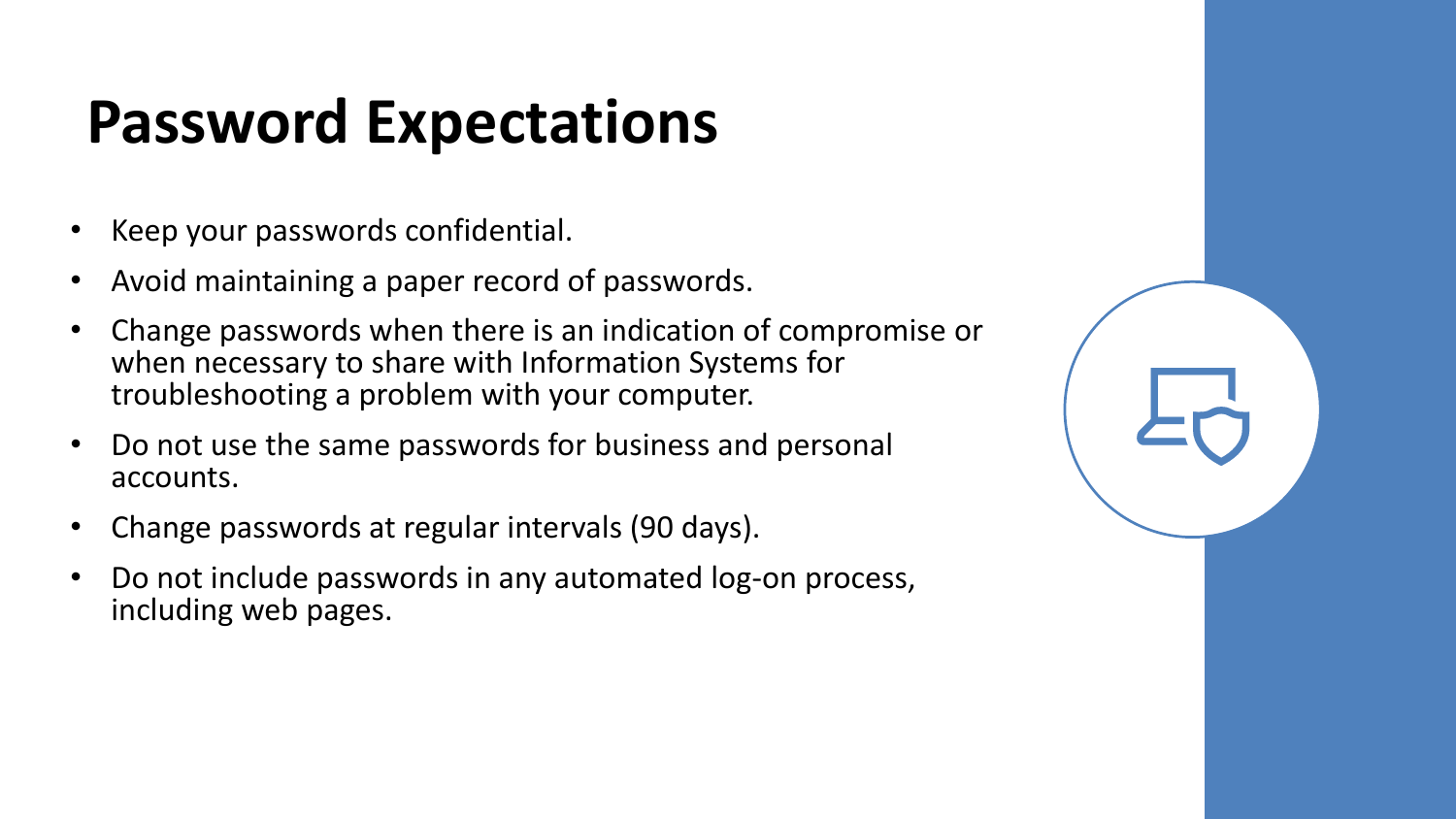### **Passwords (continued)**

#### **Password requirements:**

- A minimum length of 8 characters.
- Incorporate at least **3** of the **4** following characteristics:
	- 1. lower case letters (a-z)
	- 2. upper case letters (A-Z)
	- 3. numbers (0-9)
	- 4. punctuation or characters

 $($ ! @ # \$ % ^ & \* ( ) \_ - + = { } [ ] : ; " ' | \ / ? < > , . ~ `)

- **Do not use** words that are found in a dictionary.
- No personal information such as: names, pets, birth dates, etc. that can be easily guessed.
- **Examples of good passwords:**
	- %mhi30yo% (% my husband is 30 years old %)
	- mVi0521! (my Vacation is 0521 !)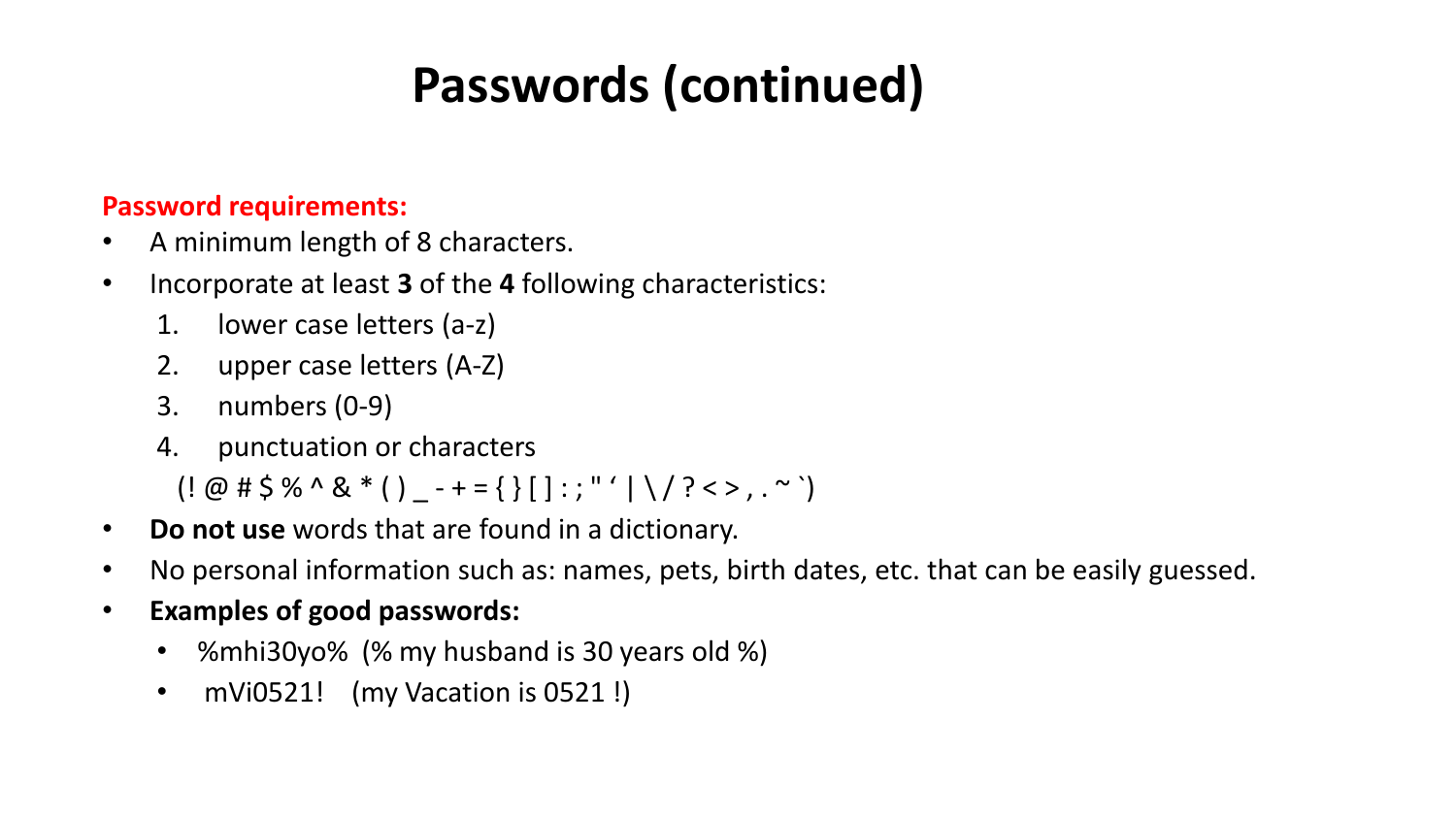## **Computer Access**



Access to confidential information and **electronic information** are granted to individuals on a need-to-know basis.



If you believe that someone else is inappropriately using your ID or password, immediately notify the Information Systems Service Desk.

The Health System's workforce members will take all reasonable and required precautions to protect the confidentiality, integrity, and accessibility of confidential information.



Do not access inappropriate or offensive websites, engage in gambling, send malicious emails, or download copyrighted materials.



Computers will not be used to engage in any activity that is illegal under local, state, federal, or international law or in violation of the Health System's policy.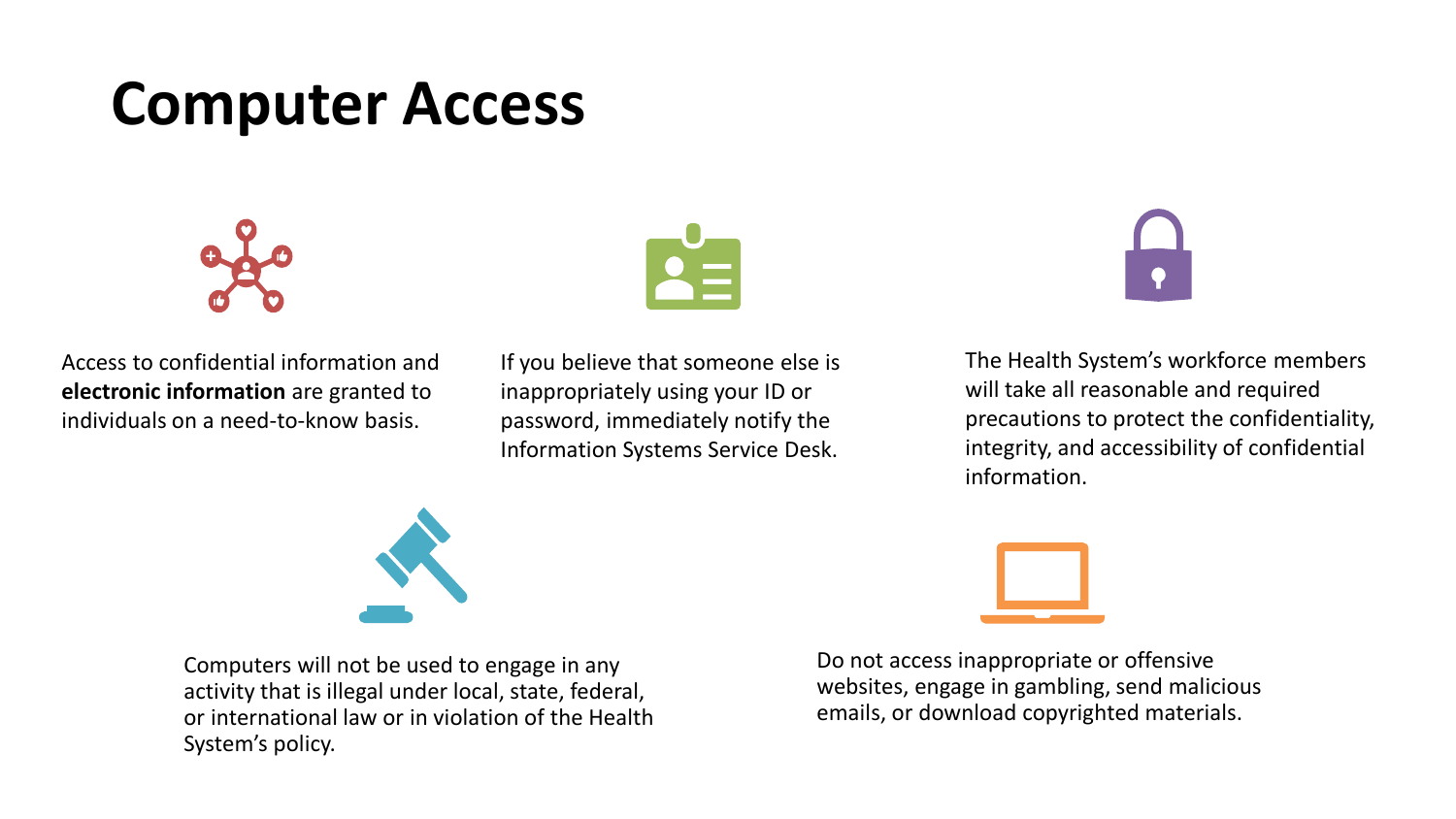### **Social Engineering**

**Social engineering** is a term used for tricking someone into giving out information like passwords that will compromise system security.

- Note: Don't be afraid to ask questions as to why someone is accessing a PC if they look out of place.
- Notify your supervisor, Security department or Information Systems service desk to report any suspicious activity.
- Here are some **tricks** used by social engineers:
	- An unknown person (with or without a Health System badge) asks for your ID code and password.
	- Someone without an ID badge is using (or attempting) to use a PC without approval.
	- Someone asks for your ID Code and password by phone.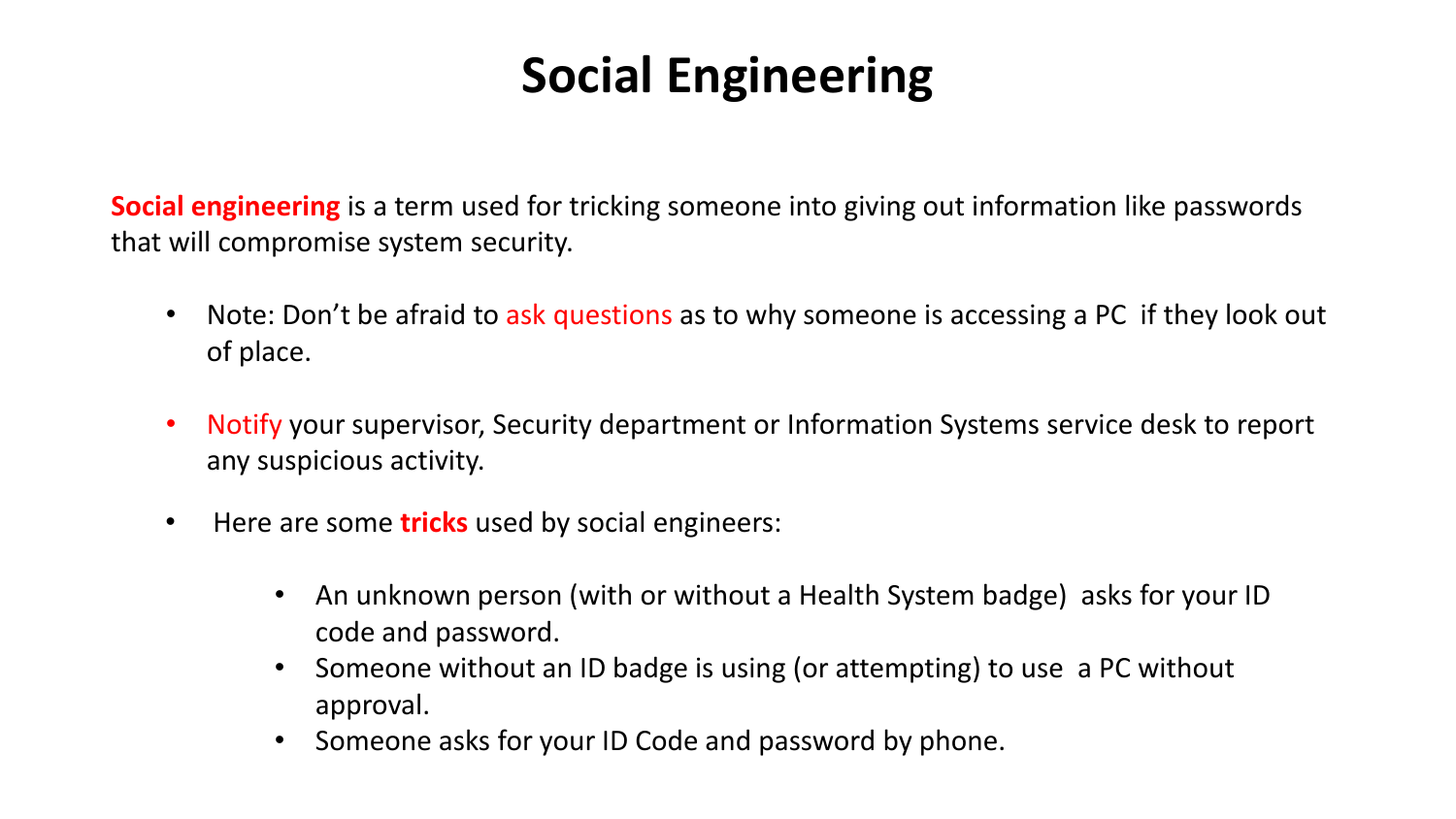## Phishing Attacks



When internet fraudsters impersonate a business to trick you into giving out your personal information, it's called phishing.



Do not reply to email, text, or pop-up messages that ask for your personal or financial information. Do not click on links within them either – even if the message seems to be from an organization you trust. It isn't.





Legitimate businesses do not ask you to send sensitive information through insecure channels.

If you suspect a phishing email, forward the e-mail to [mail.admin@stelizabeth.co](mailto:mail.admin@stelizabeth.com) m or contact the IS service desk at 859-301-2541.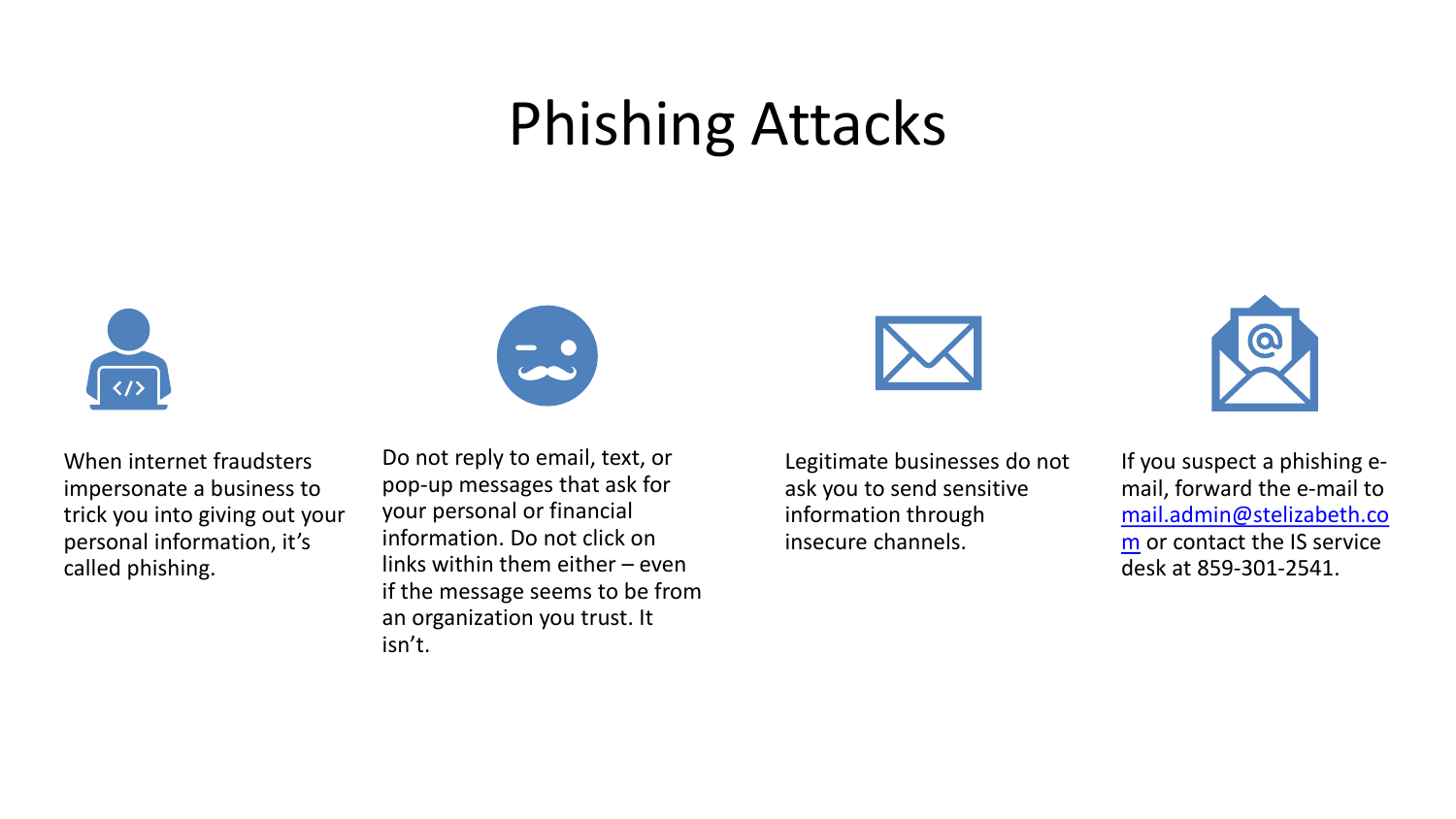# **Locking the Computer**

When leaving a computer unattended, **lock** the computer or **log-off**. (If you share a computer, log off when you are finished, do not lock the computer. If your computer does not have the ability to lock, log out of your system).

To lock the computer:

- Press CTRL, ALT, Delete keys on the keyboard to lock the computer.
- On the pop up window, click on the Lock Computer button.

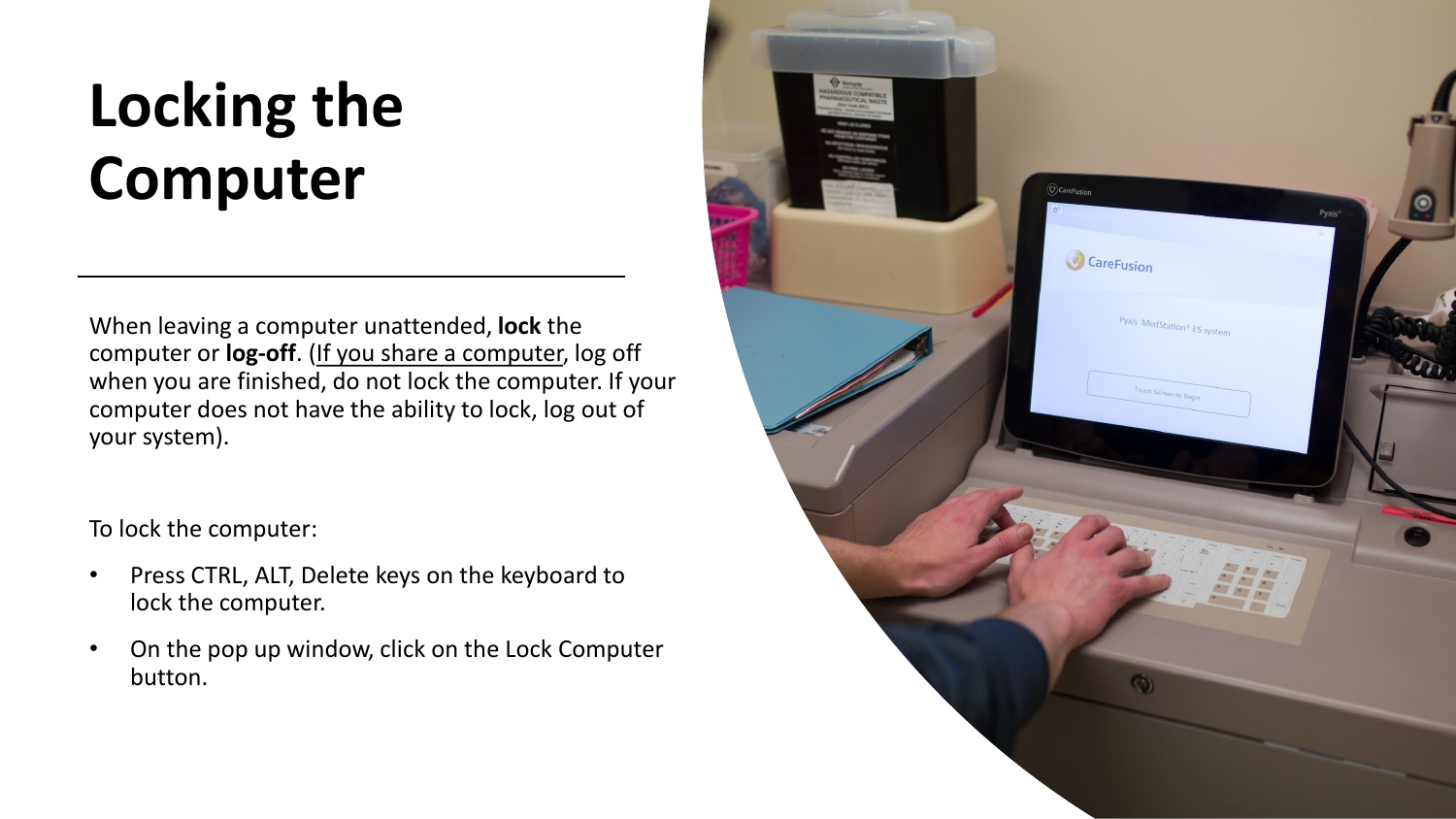### **Destruction of Electronic Media**

#### **Destruction of Electronic Media is accomplished in the following ways:**

- Place all removable media such as CD's or DVD's into the HIPAA recycling containers.
- Call the IS service desk to arrange a pickup for computer equipment no longer in service.

#### **Reuse of Storage Devices or Removable Media**

- It is ok to re-use media within the Health System (take precautions such as reformatting before re-using).
- No storage devices are to be re-used outside of the Health System.
- Any media that cannot be re-used within the Health System should be disposed of.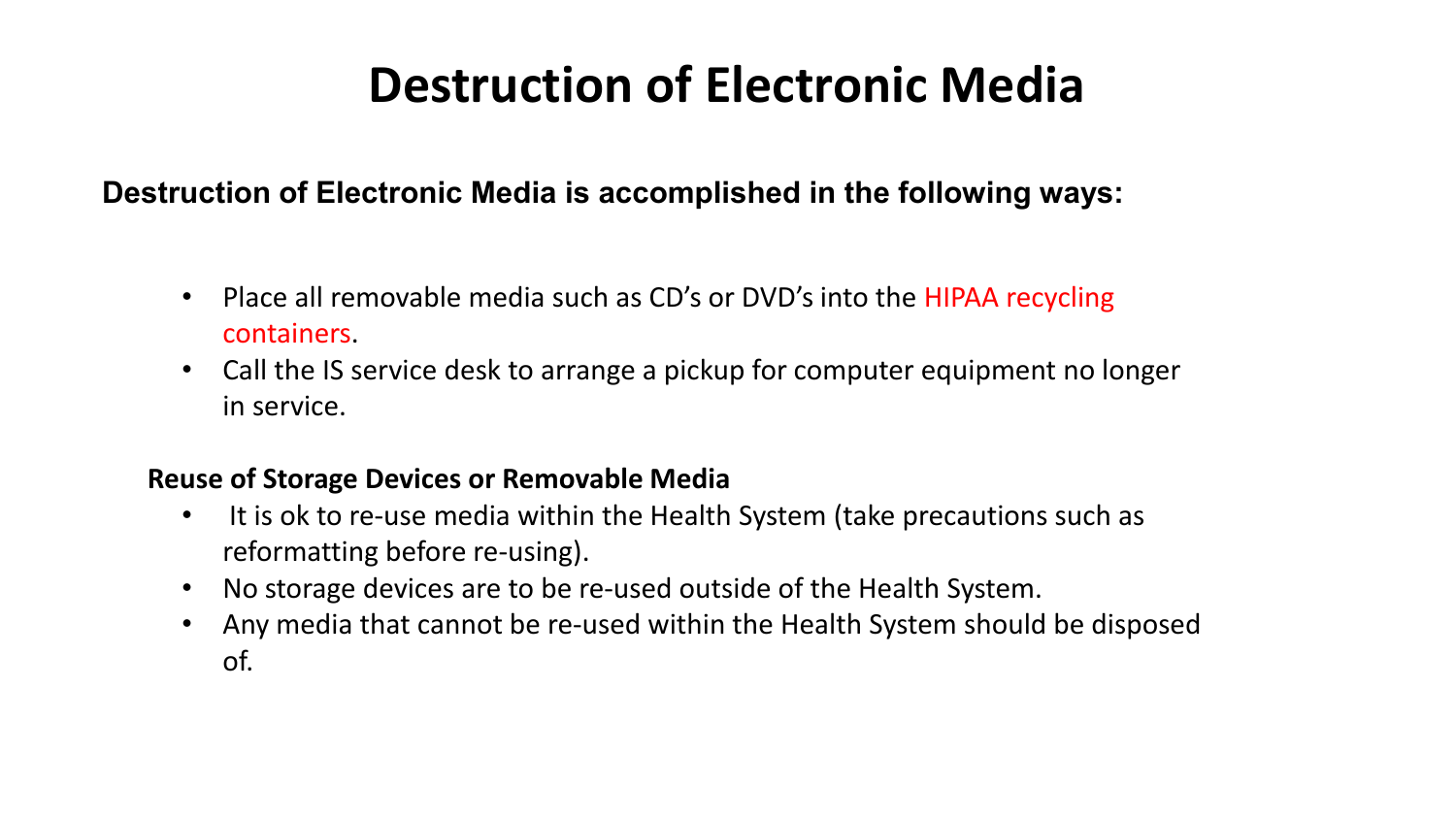### **Confidentiality Extends to the Home**

If St. Elizabeth Healthcare allows you to perform your work from home, you are responsible for maintaining the privacy and security of all confidential materials e.g. patient charts, computers and confidential working papers.

All confidential materials should be kept in a location that is not accessible to others.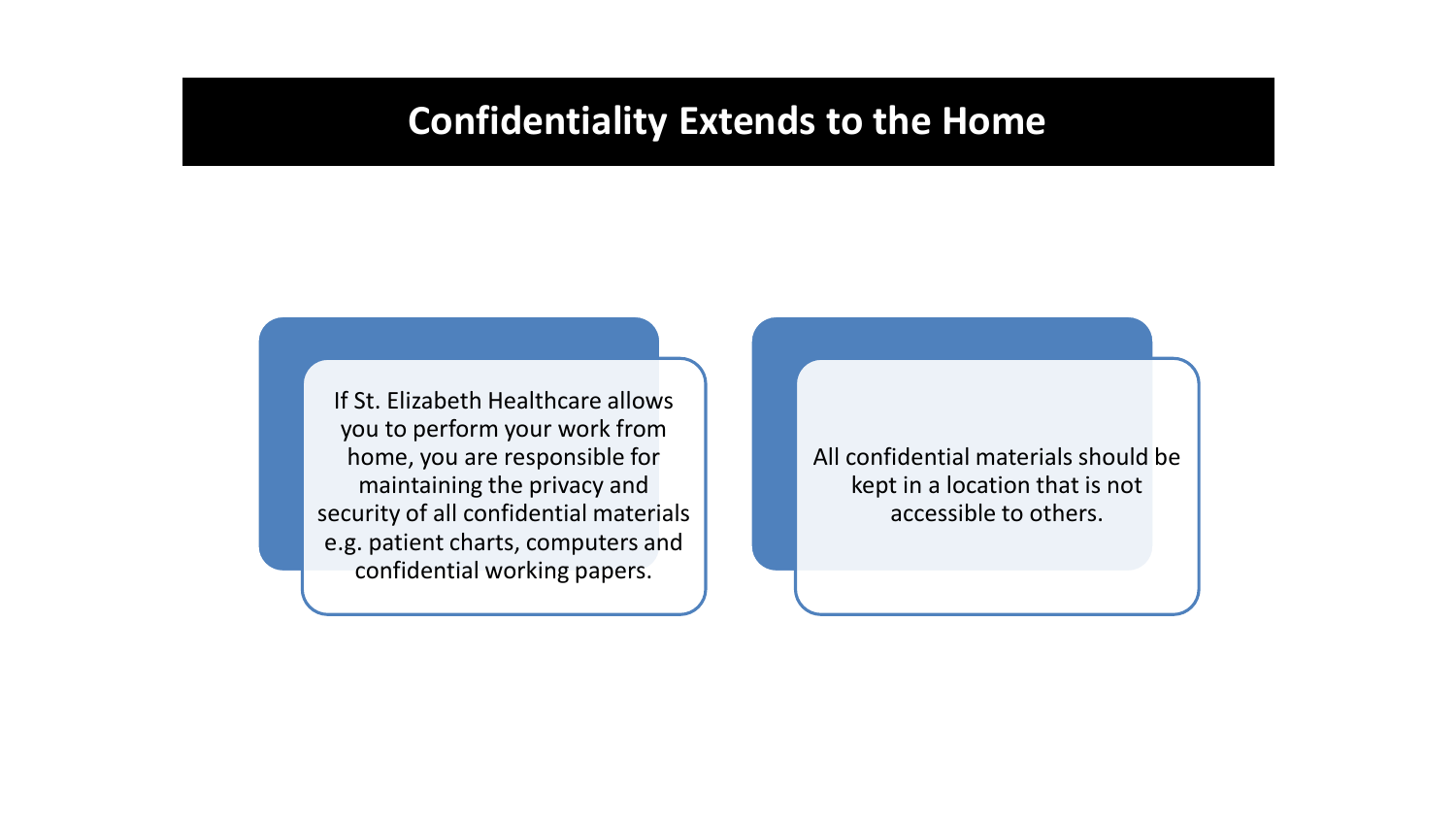# **Using and Transporting Electronic Information Off-Site**

- Confidential information (either documents or electronic information) is not to be removed from St. Elizabeth Healthcare without prior approval.
- When approved, electronic information that is to be taken offsite must be stored on approved encrypted media. (Examples are: An "Iron Key" USB device or Laptop that is encrypted.)
- Maintaining the privacy and security of all confidential information that you transport, store or access off-site is your responsibility.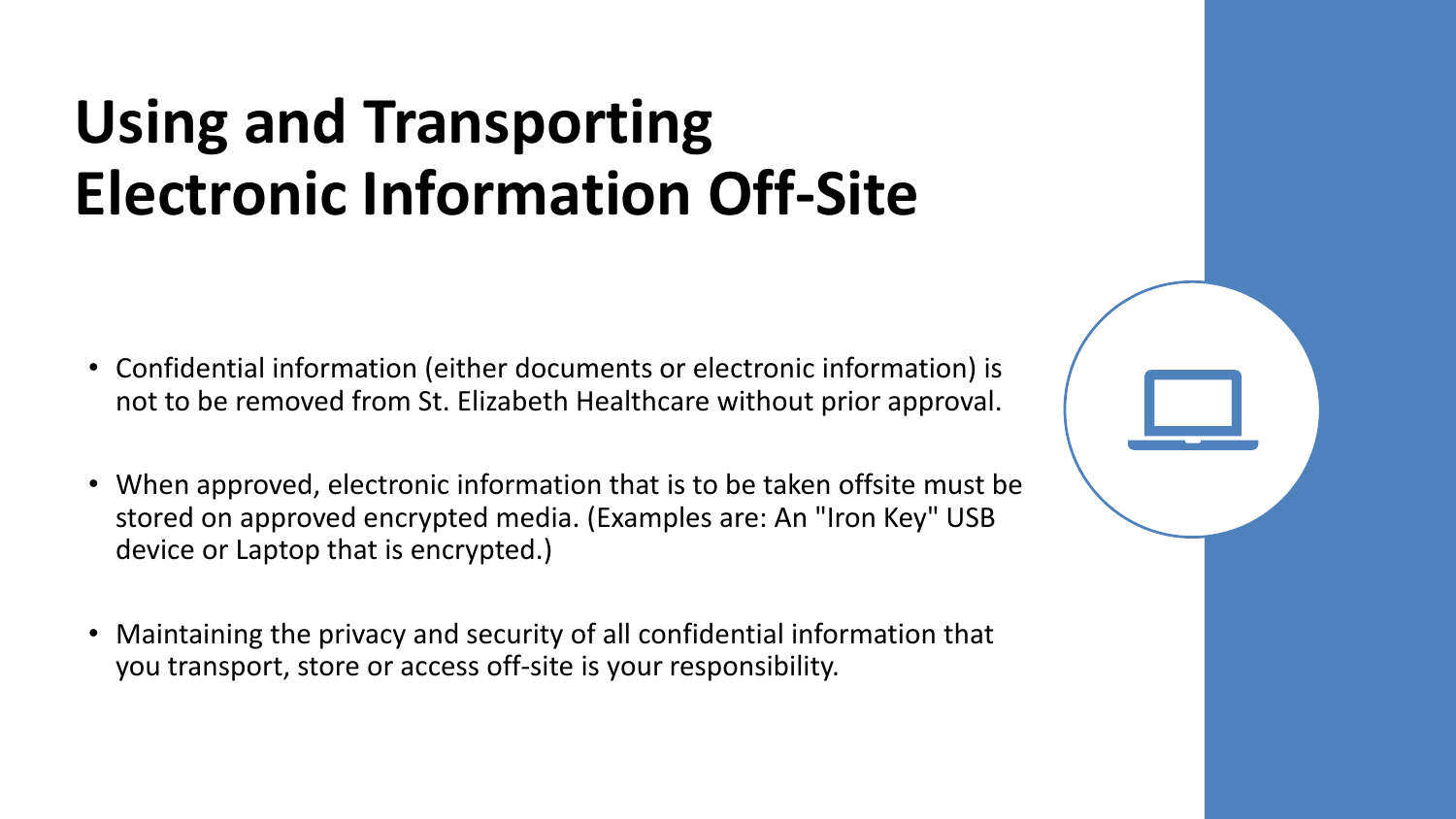### **Data Backup**

If you have access to the Information Systems network, store electronic information in your network directory folder. Think of this as your "S" or "H" drive. (Information systems backs up the network directories on a nightly basis.)

Do **NOT** store electronic information on local PC's. It is not secure and it is not backed up. Think of this as your "C" or "D" drive.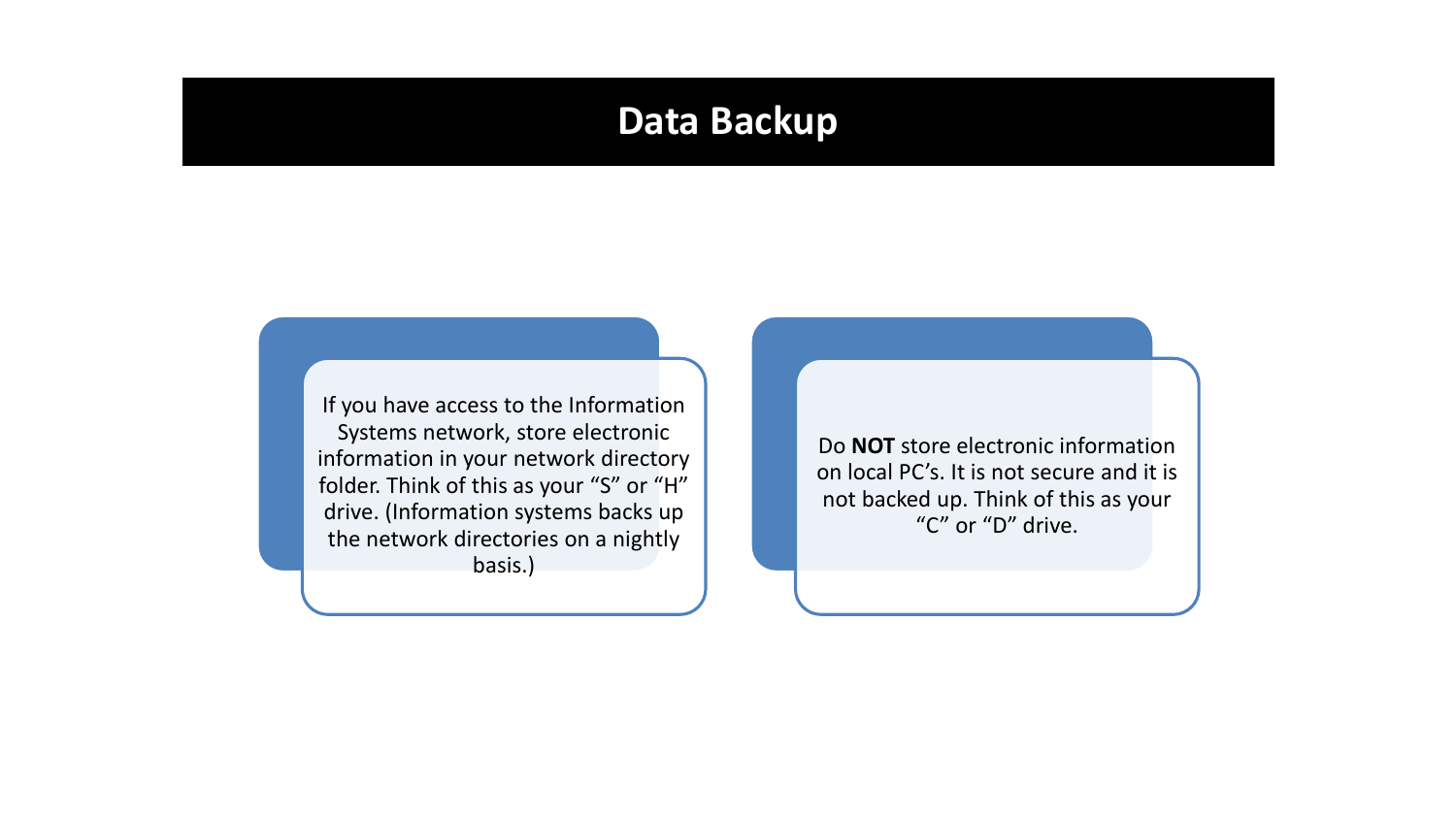### **Electronic Information Access Auditing:**

All St. Elizabeth Healthcare computer systems are subject to a regular audit review.

- The audit review may include:
	- o Electronic information that you have accessed.
	- o Internet sites that you accessed.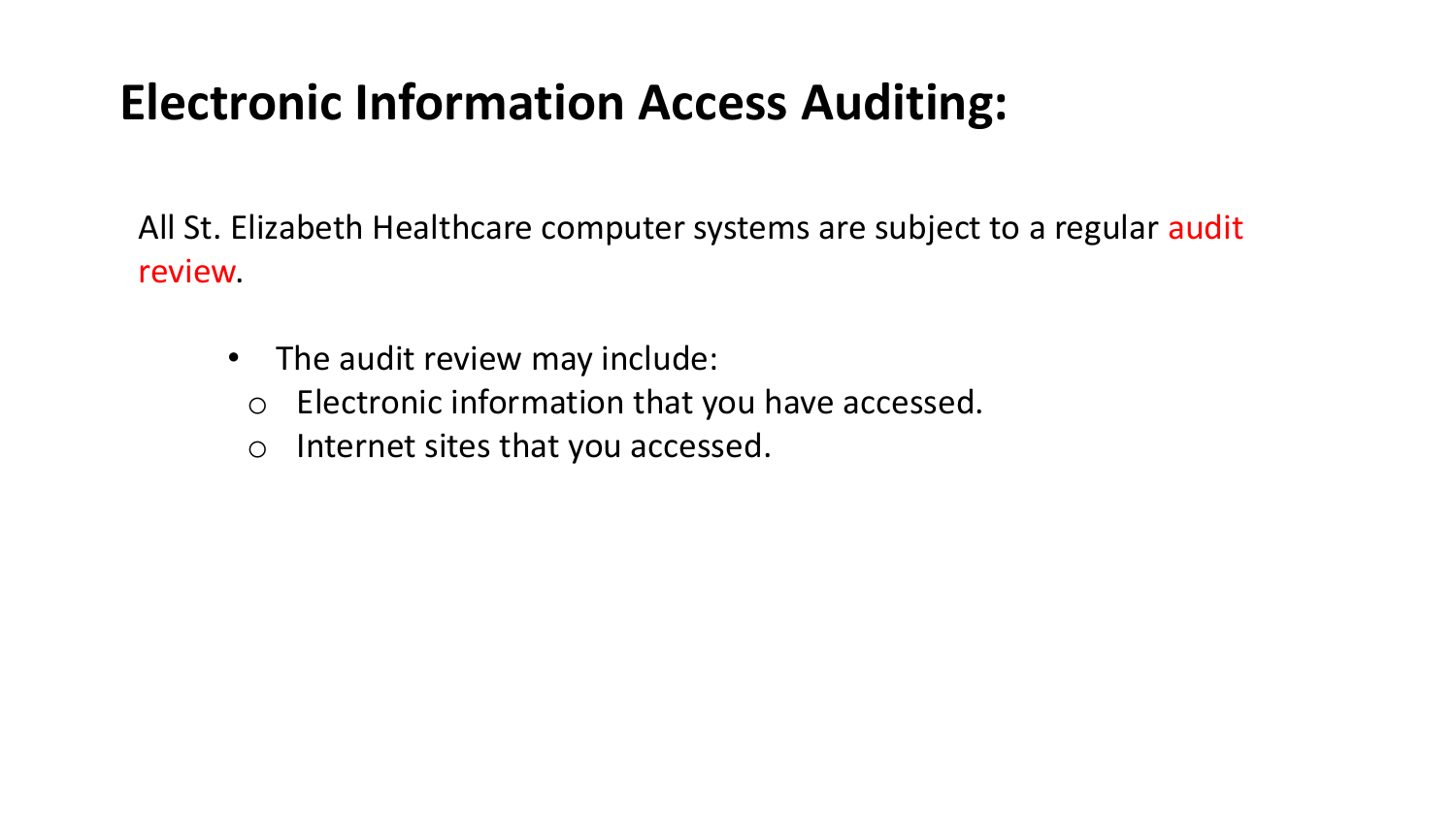# **Software/Hardware Protection**





### **Antivirus Software**

Anti-virus software is present on all required information systems.

Never bypass or disable anti-virus software.

### **Email Protection**

Email attachments are scanned for viruses prior to delivery.

Delete emails before opening when they appear suspicious, or if you don't know the sender.

If you suspect or detect a problem, notify the IS Service Desk.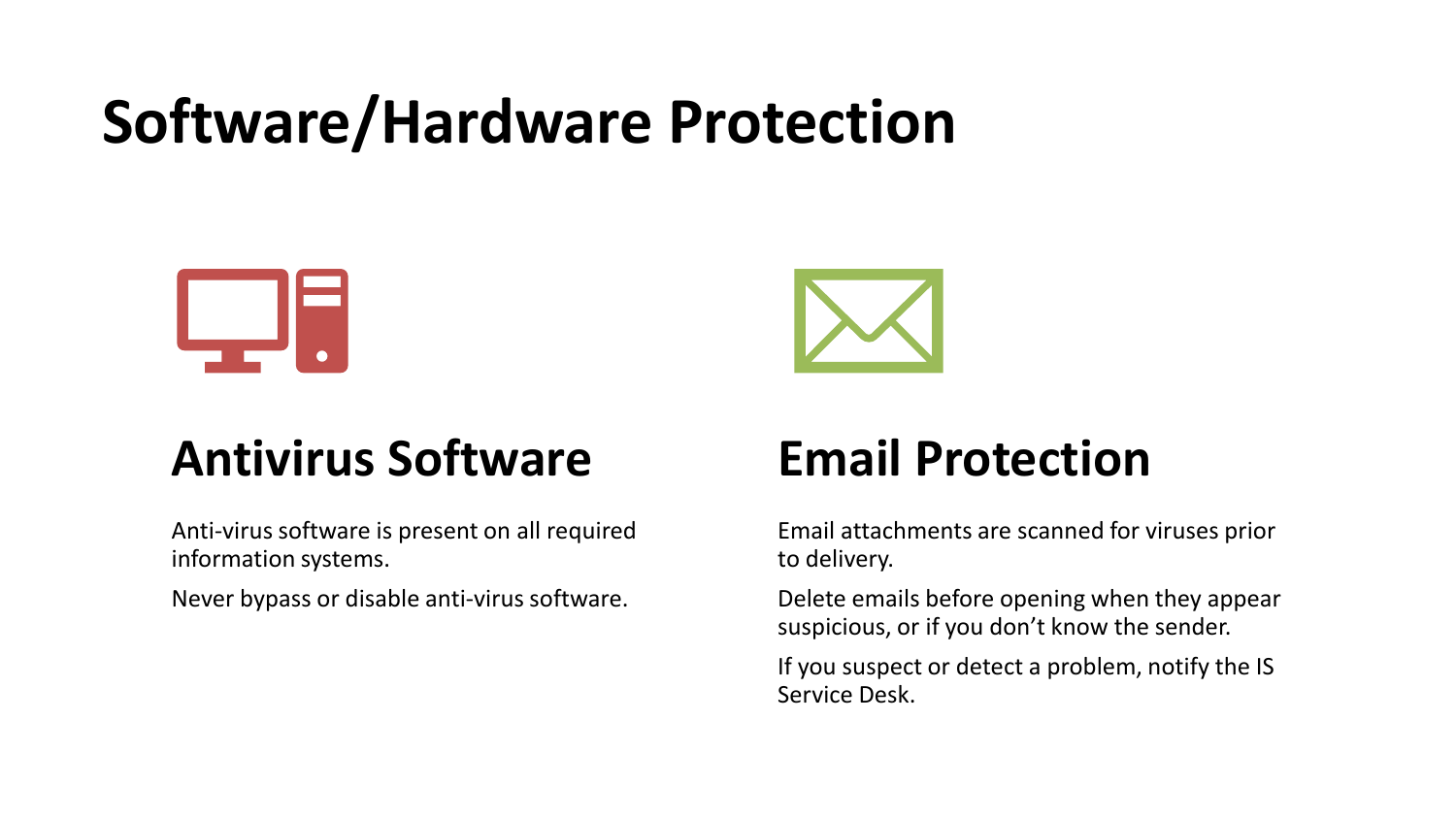# **Software/Hardware Protection**

### **continued**





### **Hardware Protection**

Do **not** install hardware of any kind.

### **Software Protection**

Do **not** install personal software or download Internet software.

Downloading Internet software onto your computer may install spy-ware without your knowledge and cause programs to run slower or not function properly.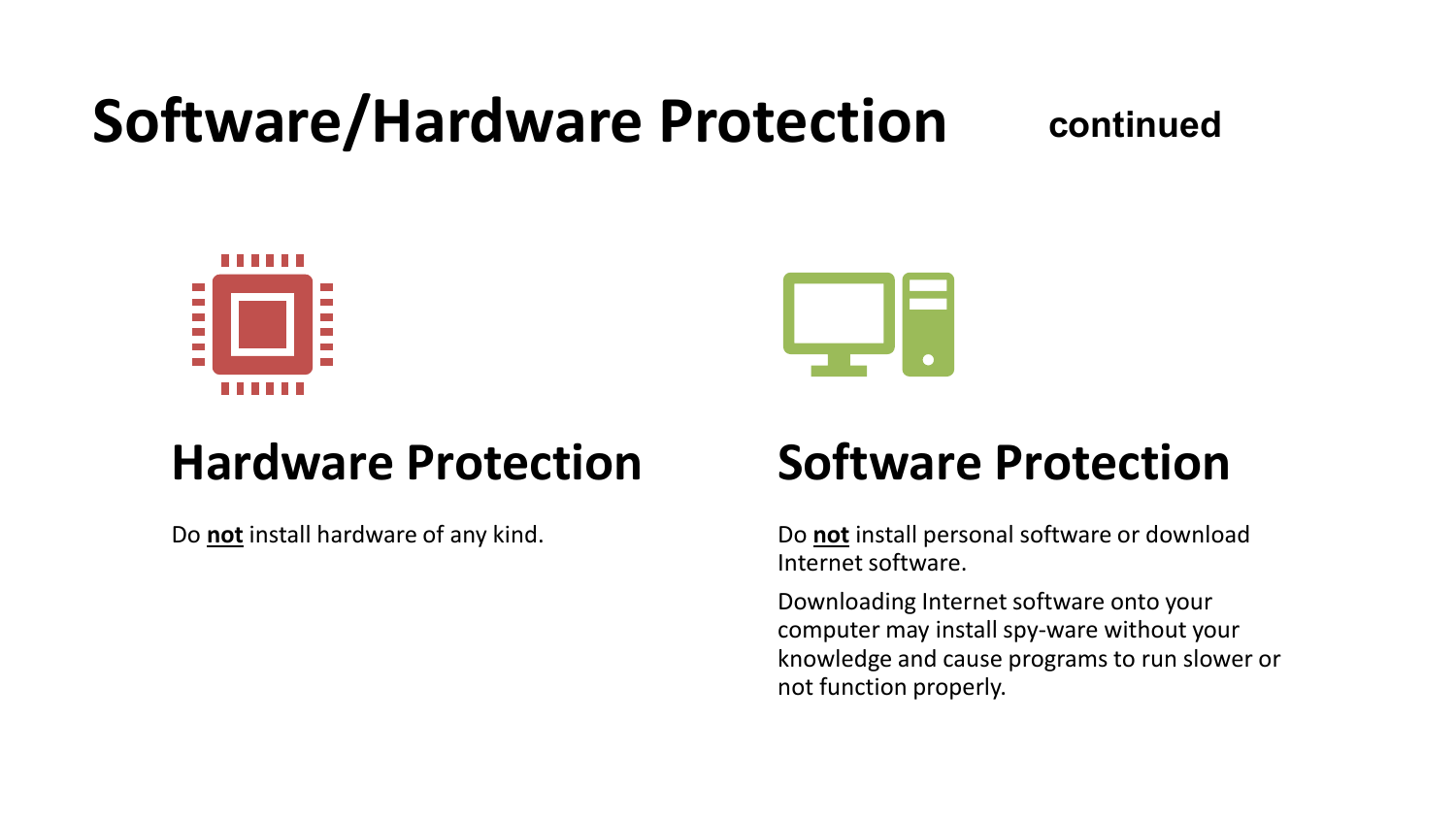### **INCIDENT RESPONSE!**

All associates are expected to report any violation of security or privacy policy to Information Systems, the Information Systems Security Officer, Human Resources, or Corporate Compliance.

*All incidents, threats, or violations that affect or may affect the information protected by regulatory legislation such as (but not limited to): HIPAA, HITECH, PCI, etc. are reported in the following manner:*

1. SEH workforce members notify the Information Service Desk for issues involving viruses, local attacks, denial of service (DOS) attacks, etc. If the helpdesk is not available, workforce members contact the Telephone Services operator and have the Information System's on-call staff notified.

2. The Service Desk or "on-call" staff notifies the CSIRT (Computer Security Incident Response Team).

3. The CSIRT team investigates the incident and coordinates with the ISO (Information Security Officer). Recommendations are communicated through the ISO according to the specific IRP (Incident Response Plan) in use.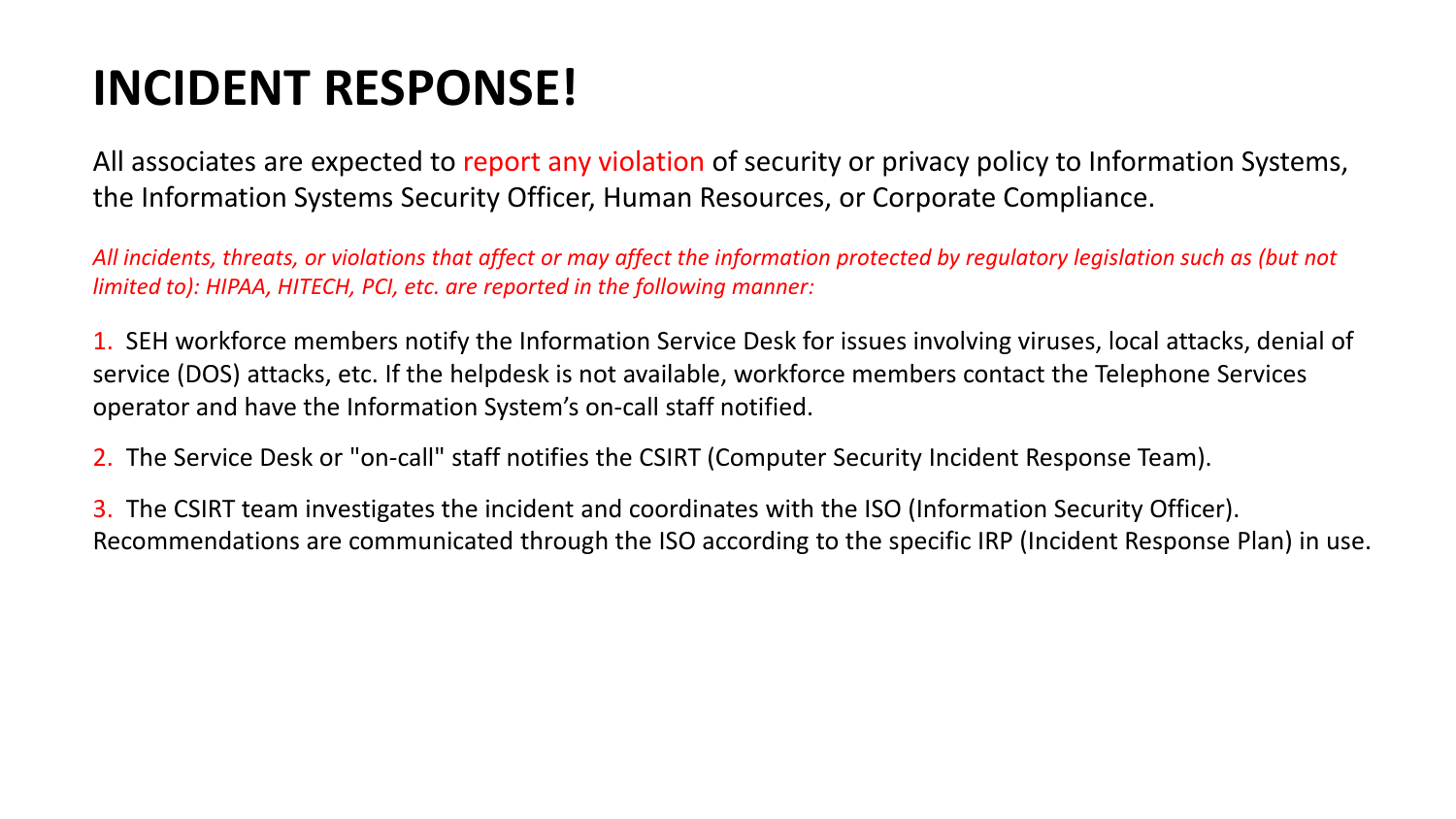### **INCIDENT RESPONSE!**

### **continued**

4. The CSIRT team, along with affected departments aggregate and assess the severity of security incidents. These incidents are reported to the ISO. Incidents that should be reported include, but are not limited to:

5. All correspondence with outside authorities (such as local police, FBI, media, etc.) goes through the Corporate Compliance Officer.

- Virus, worm, or other malicious code attacks
- Network or system intrusions
- Persistent intrusion attempts from a particular entity
- Unauthorized access to information.
- Data loss due to disaster, failure or error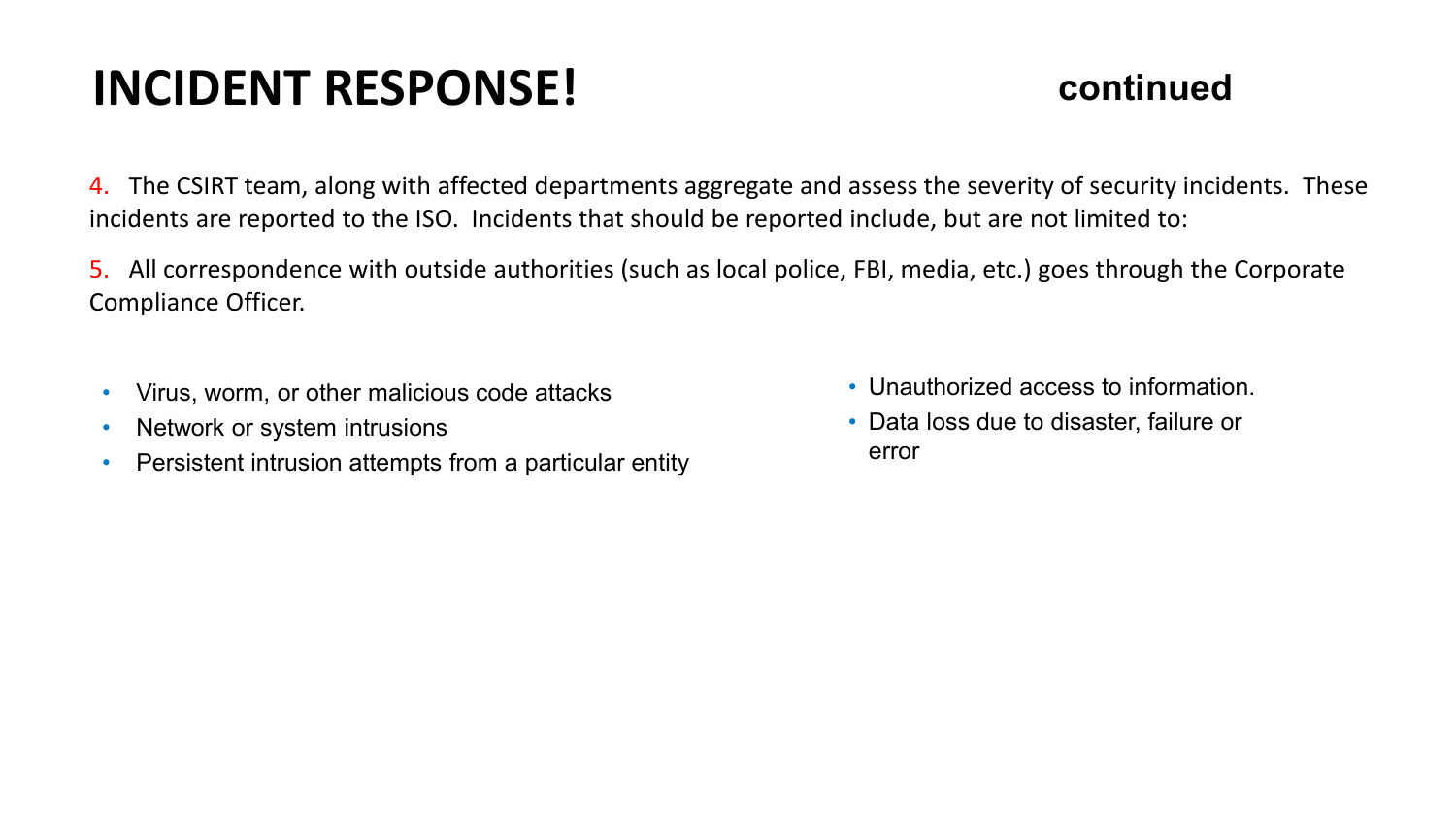### **PCI (Payment Card Industry) Security Awareness**

Payment card industry (PCI) compliance is adherence to a set of specific security standards that were developed to protect card information during and after a financial transaction. PCI compliance is required by all card brands.

- Any SEH associate that accesses and/or handles payment card data must be approved by their manager and documented within the SEH System Access Request (SAR) repository.
- Any possible security breach related to the confidentiality, integrity or availability of PCI data must be immediately reported to the Information Systems Help Desk (859-301-2541).
- All SEH associates that access and/or handle payment card data are required to change their unique password every 90 days.
- **Each SEH associate who accesses and/or handles payment card data is trained on payment card data** handling procedures.
- Each SEH associate who accesses and/or handles payment card data completes an annual payment card data computer based training (CBT) module on the proper procedures to handle, transmit or receive payment card data.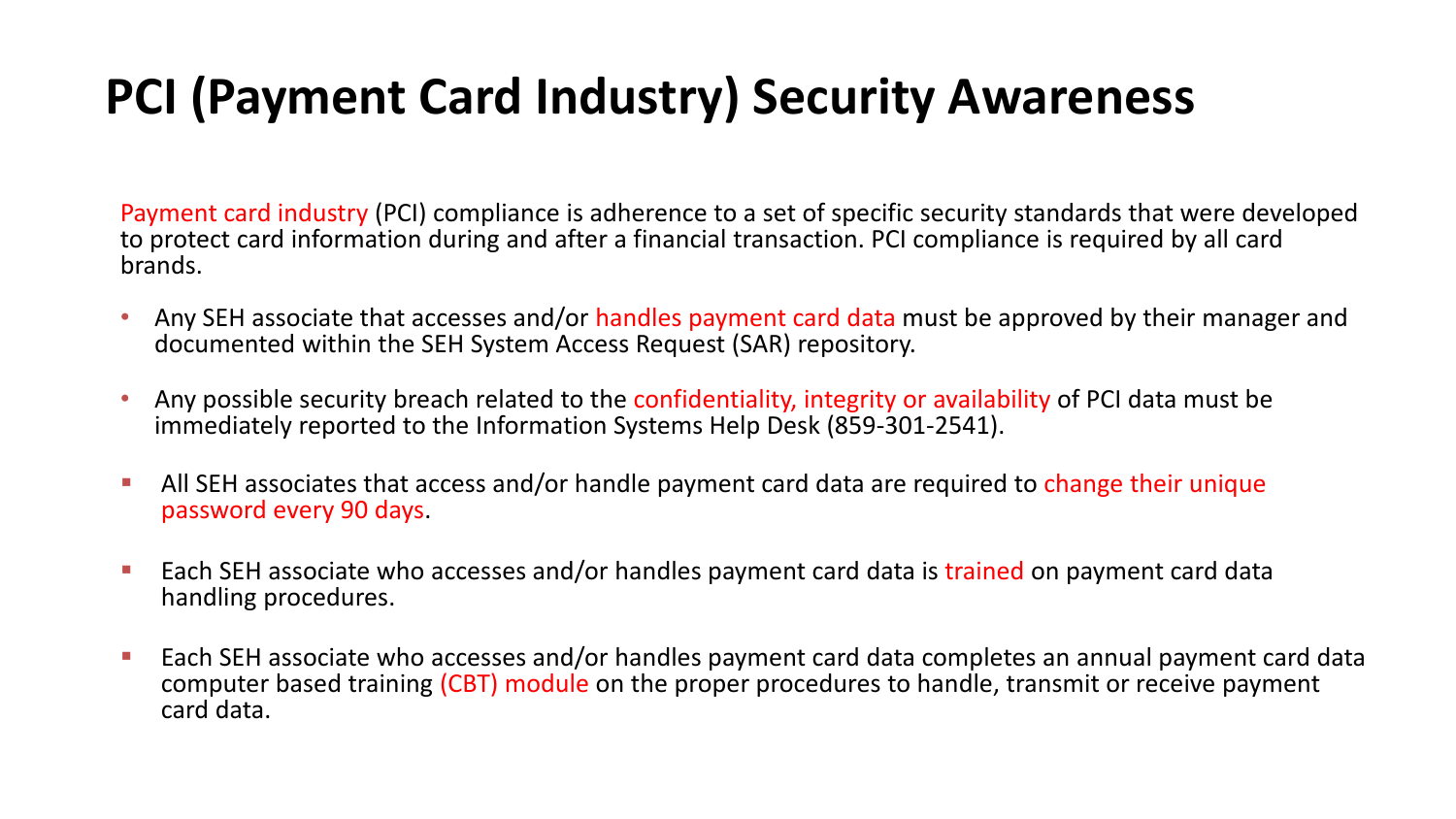### **Penalties for Non-Compliance**